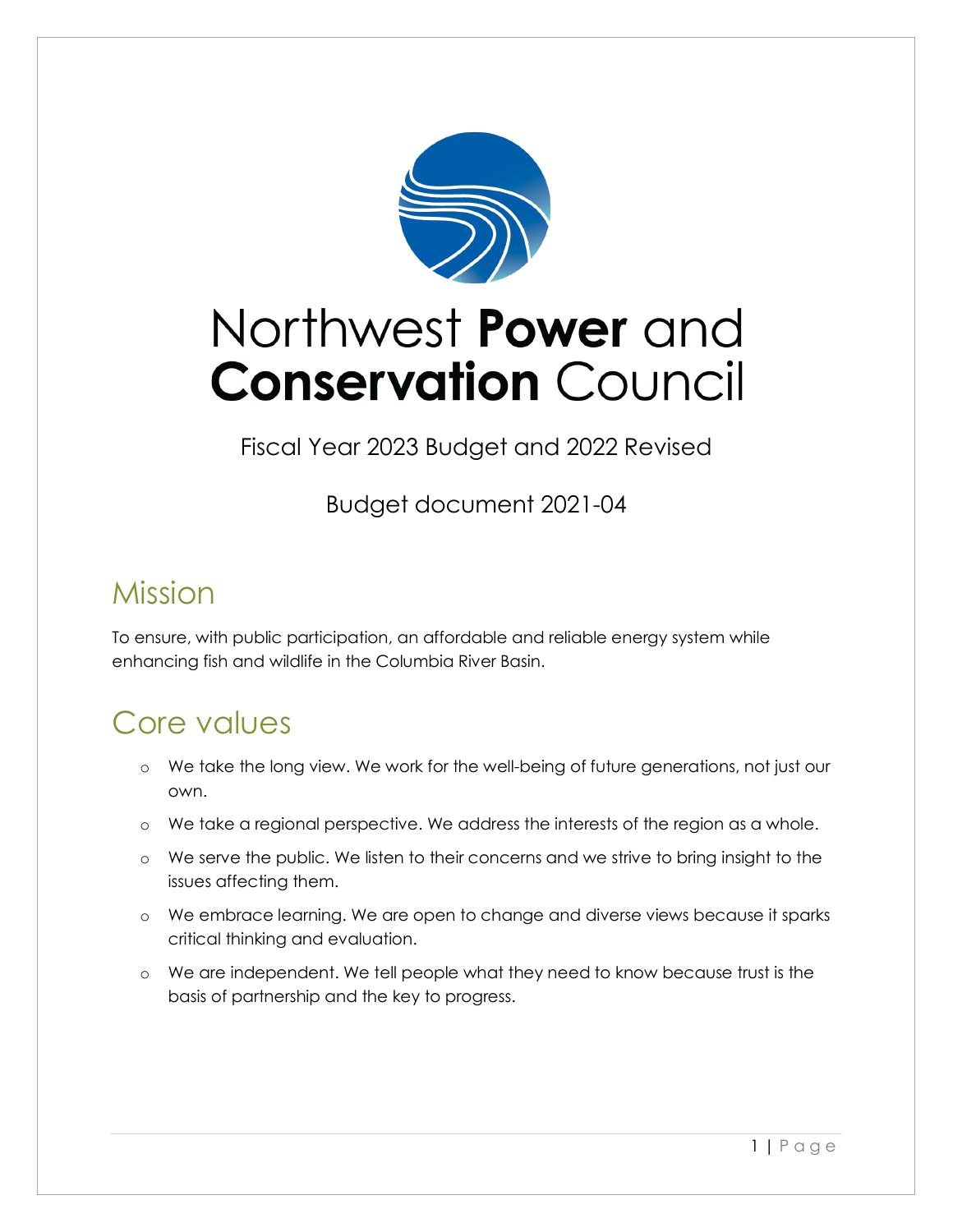## The Northwest Power and Conservation Council

was authorized by Congress in 1980 through the Pacific Northwest Electric Power Planning and Conservation Act (P.L. 96-501). The Council is not a federal agency; it is an interstate compact agency created by the legislatures of Idaho, Montana, Oregon, and Washington. The governor of each state appoints two members to serve on the Council. The eightmember Council sets policy and provides leadership for Council work.

The Council members hold monthly Council meetings and participate in other meetings around the region, as necessary, to discuss energy and fish and wildlife issues, gain insight from experts around the region, and to conduct Council business.

The principal duties of the Council set forth in the Northwest Power Act are to: 1) develop, and periodically amend a regional plan to ensure the Pacific Northwest of an adequate, efficient, economical, and reliable power supply; 2) develop and periodically amend a fish and wildlife program to protect and enhance fish and wildlife affected by hydroelectric development and operation in the Columbia River Basin and make annual funding recommendations to the Bonneville Power Administration for projects to implement the program; and 3) provide for broad public participation in these processes and inform the public about regional energy, fish, and wildlife issues.

In the next fiscal year, the Council will complete one of the major planning activities required by Congress: develop a twenty-year power plan for the region. The Council will also monitor and evaluate implementation of the Columbia River Basin Fish and Wildlife Program addendum adopted in 2020.

The goal of both processes is to analyze and respond to changes in the region: the operation of the Columbia River power system; the cost of generating resources; the evolving science about the Columbia Basin ecosystem; the availability of Bonneville funding for fish and wildlife mitigation; the public's engagement in issues involving both fish and wildlife and energy; and the region's economy post Covid-19.

## Council organization

The central office in Portland, Oregon houses the Council's professional staff. The Council members and their professional state staff have offices in the states they represent.

### Central office

The central office staff are organized into five divisions: power, fish and wildlife, public affairs, legal, and administrative. The Council's Executive Director, located in the central office, is responsible for coordinating with the eight-member Council, supervising the central office staff, administering the contracts, and overseeing the day-to-day operations of the Council.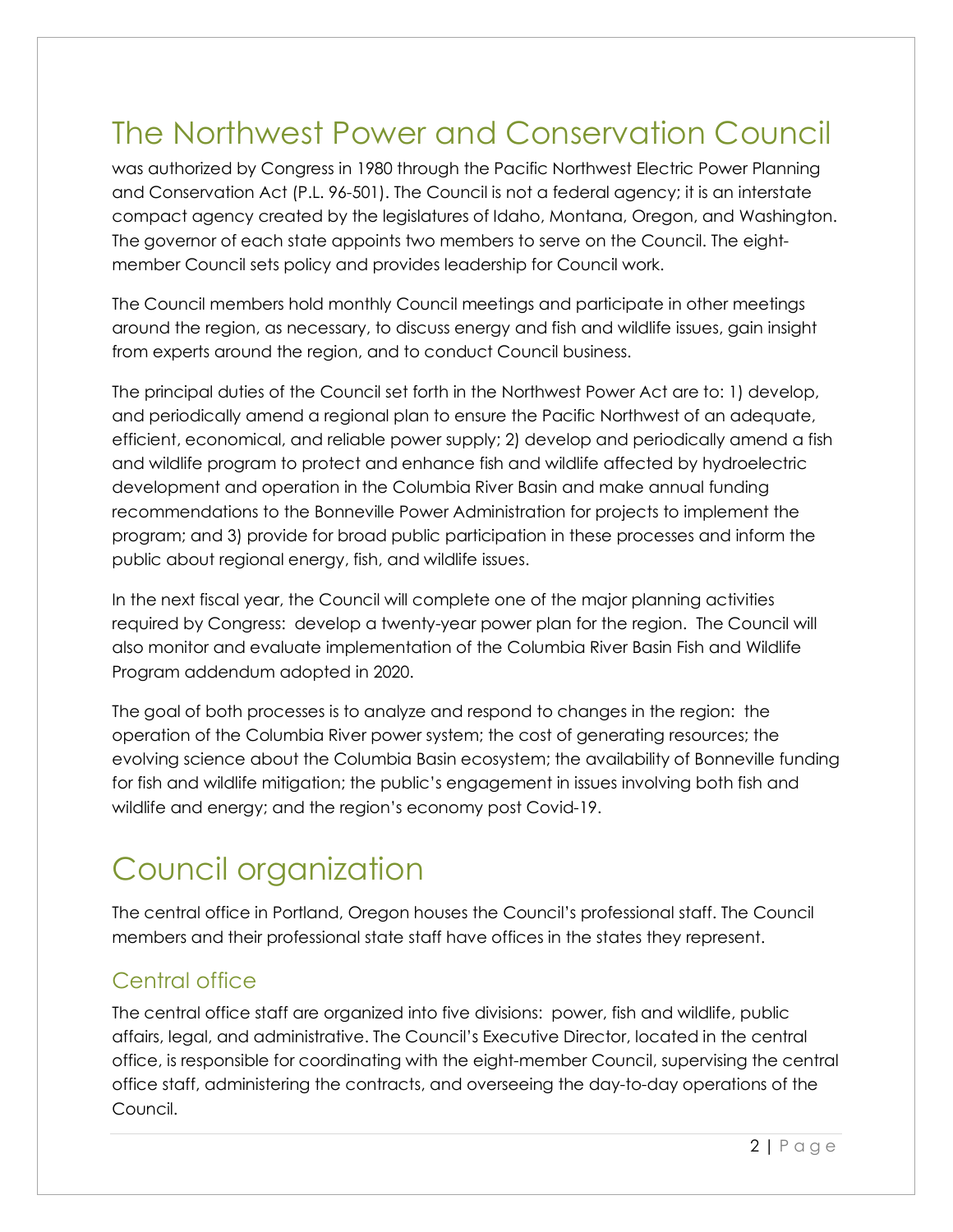

## **Council funding**

The Northwest Power Act contains a funding mechanism to ensure the Council can carry out its functions and responsibilities in the region. In 1980 when the Power Act was passed,

31 Page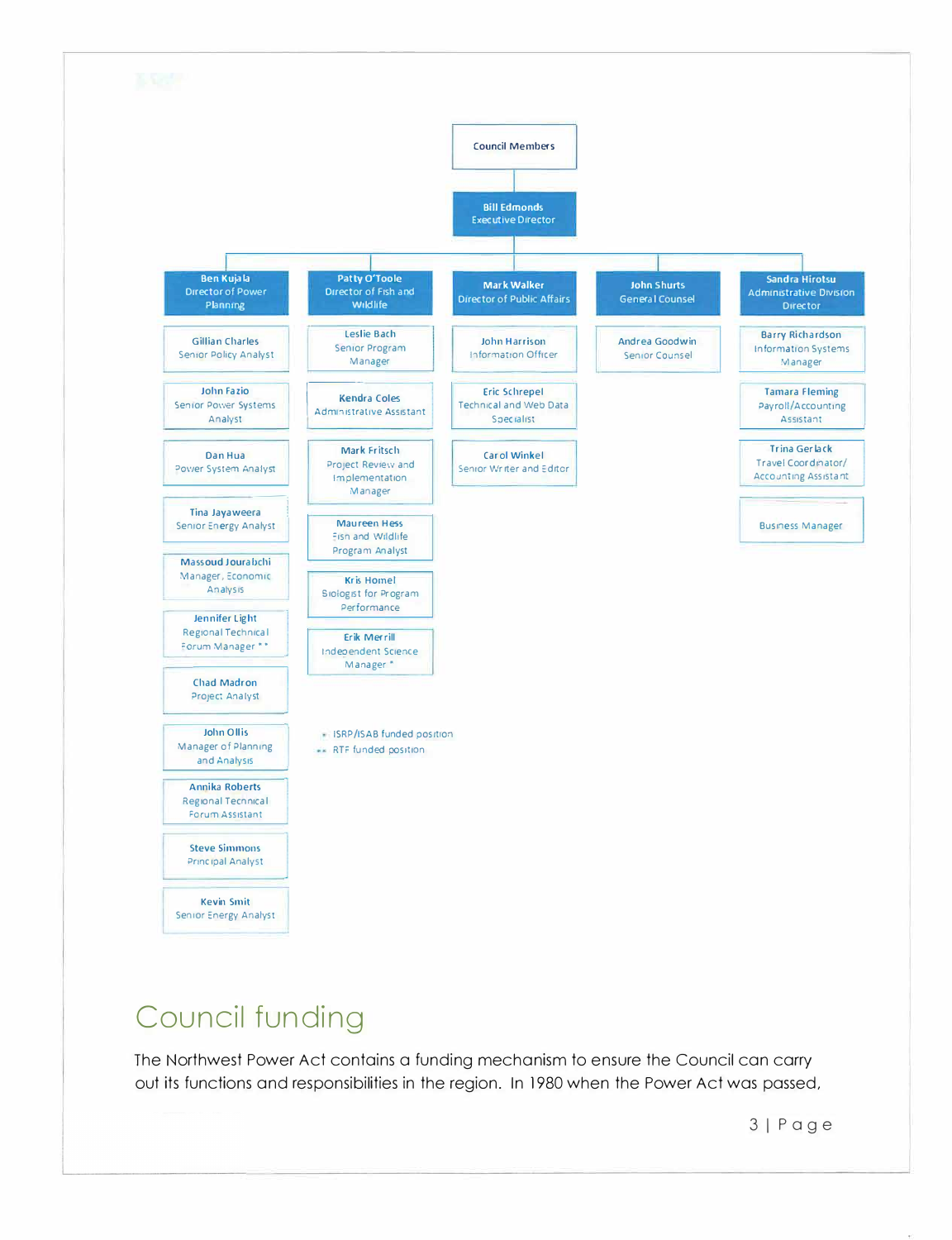the expectation was Bonneville Power Administration would serve all future load growth for the region. Congress tied the Council's funding to the amount of firm power forecast to be sold by Bonneville each year. The Council's funding is calculated by multiplying the amount of Bonneville's forecasted firm power sales for that year by .02 mill. The funding can be increased to an amount up to .10 mill multiplied by the amount of forecasted firm power sales for that year if the Council shows that using the .02 mill multiplier will not permit the Council to carry out its functions and responsibilities under the Act.

The Act makes the Council's funding a component of Bonneville's power rates. Council funding does not come from Federal appropriations or from state governments.

## Council budget

The Council has done a professional and responsible job of managing its budget and finances since its formation. This is perhaps best illustrated by the Council's budget consistently remaining beneath the rate of inflation, and with the Council underspending its budget and "returning" unspent funds to BPA at the end of each fiscal year. In Fiscal Year 2020, for example, the Council returned over \$550,000 or approximately 4 percent of its budget to Bonneville at the end of the fiscal year.

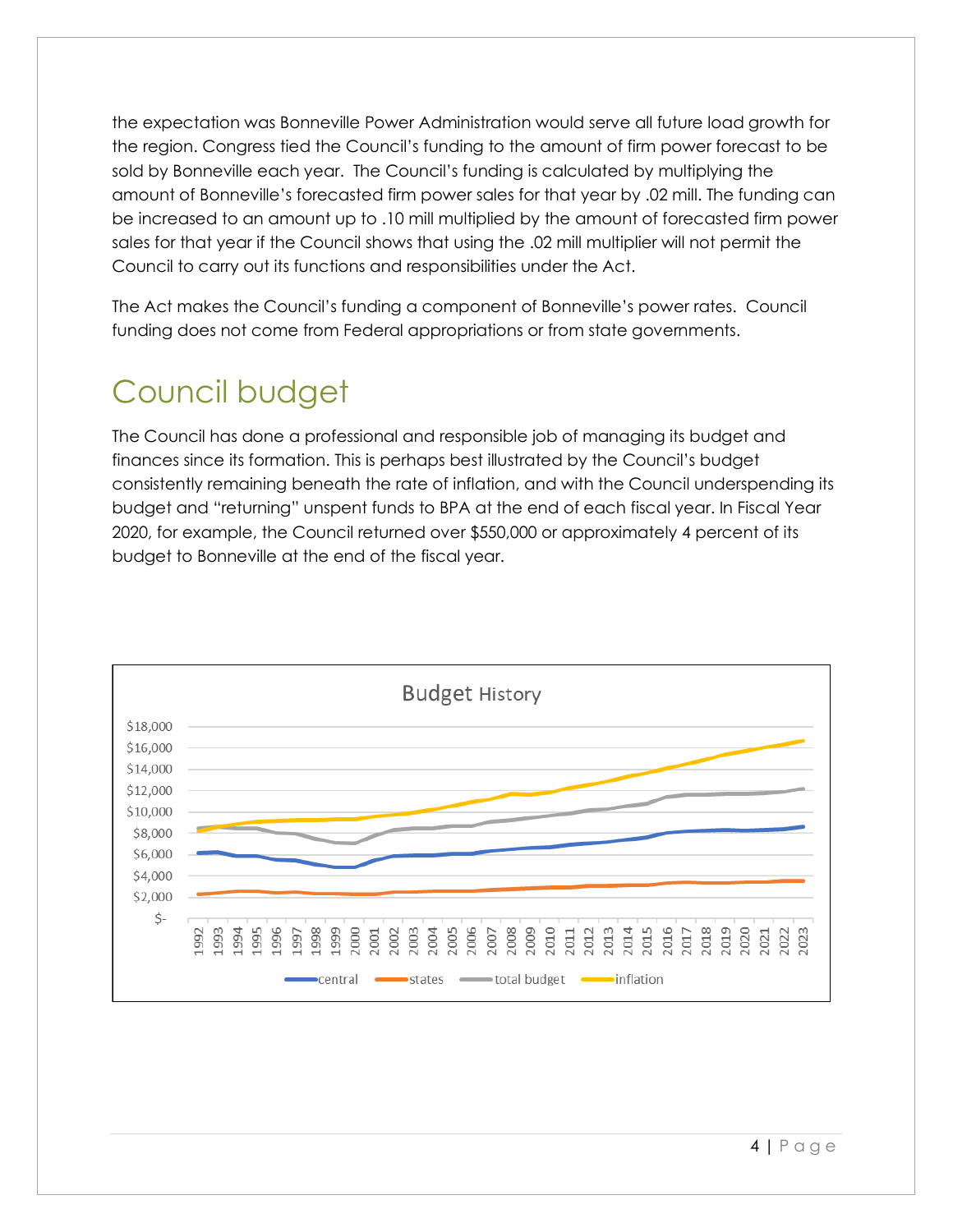The following table shows the Council's budget, over the last decade, has grown at an average rate less than inflation over the past 10 fiscal years.

| FY2012 | \$10,142 | 2.5%    |
|--------|----------|---------|
| FY2013 | \$10,283 | 1.4%    |
| FY2014 | \$10,565 | 2.7%    |
| FY2015 | \$10,784 | 2.1%    |
| FY2016 | \$11,425 | 5.9%    |
| FY2017 | \$11,624 | 1.5%    |
| FY2018 | \$11,624 | 0.3%    |
| FY2019 | \$11,708 | $0.7\%$ |
| FY2020 | \$11,722 | 0.1%    |
| FY2021 | \$11,744 | 0.2%    |
| FY2022 | \$11,942 | 1.7%    |
| FY2023 | \$12,191 | 2.1%    |

## Budgets for Fiscal Year 2023, Fiscal Year 2022 revised

The Council projects workloads and resource requirements two years in advance with some opportunity for budget revisions occurring prior to the beginning of each fiscal year.

The table below reflects the budget for Fiscal Year 2023 and the revisions to the Fiscal Year 2022 budget adopted last July. The Council is committed to carrying out its responsibilities and workloads within these projected funding levels.

In addition, the budget contains estimates for Fiscal Years 2024 and 2025.

| Council<br><b>Budget Summary</b><br>(000's) | <b>FY20</b><br><b>Budget</b> |          | <b>FY20</b><br>Actual |      | <b>FY21</b><br><b>Budget</b> |          | <b>FY21</b><br>Estimate |               | <b>FY22</b><br><b>Budget</b> |              | <b>FY22</b><br>Revised |              | <b>FY23</b><br><b>Budget</b> |      | <b>FY24</b><br>Projected |              | <b>FY25</b><br>Projected |
|---------------------------------------------|------------------------------|----------|-----------------------|------|------------------------------|----------|-------------------------|---------------|------------------------------|--------------|------------------------|--------------|------------------------------|------|--------------------------|--------------|--------------------------|
| <b>Personal Services</b>                    | \$<br>$6,261$ \$             |          | $5,699$ \$            |      | 6,519                        | \$       | $5,782$ \$              |               | 6,613                        | - \$         | 6,191                  | - \$         | $6,328$ \$                   |      | $6,528$ \$               |              | 6,712                    |
| <b>Travel</b>                               | \$<br>223                    | <b>S</b> | 60 \$                 |      | 187                          | \$       | 85                      | <b>S</b>      | 144                          | - \$         | 135                    | <b>S</b>     | 183                          | - \$ | 150                      | - \$         | 195                      |
| Contracting                                 | \$<br>502                    | <b>S</b> | 925 \$                |      | 472                          | <b>S</b> | 856                     | $\mathbb{S}$  | 472                          | - \$         | 807                    | $\mathbb{S}$ | 812                          | -\$  | 742 \$                   |              | 817                      |
| <b>Other Operating Expenses</b>             | \$<br>.287                   | <b>S</b> | 1,094                 | - \$ | 1,154                        | \$       | 1,126                   | $\mathbb{S}$  | 1,241                        | $\mathbb{S}$ | 1,265                  | $\mathbb{S}$ | 1,295                        | -\$  | 1,330                    | $\mathbb{S}$ | 1,330                    |
| <b>SUBTOTAL</b>                             | \$<br>$8,273$ \$             |          | $7,778$ \$            |      | $8,332$ \$                   |          | 7,849                   | $\mathbf{\$}$ | 8,470 \$                     |              | 8,398 \$               |              | 8,618 \$                     |      | $8,750$ \$               |              | 9,054                    |
| <b>State Budgets</b>                        | \$<br>$3,453$ \$             |          | $3,204$ \$            |      | $3,412$ \$                   |          | $3,202$ \$              |               | $3,474$ \$                   |              | $3,544$ \$             |              | $3,573$ \$                   |      | $3,701$ \$               |              | 3,792                    |
| <b>TOTAL</b>                                | \$<br>$11,726$ \$            |          | 10,982 \$             |      | 11,744                       | -\$      | $11,051$ \$             |               | $11,944$ \$                  |              | $11,942$ \$            |              | 12,191                       | - \$ | $12,451$ \$              |              | 12,847                   |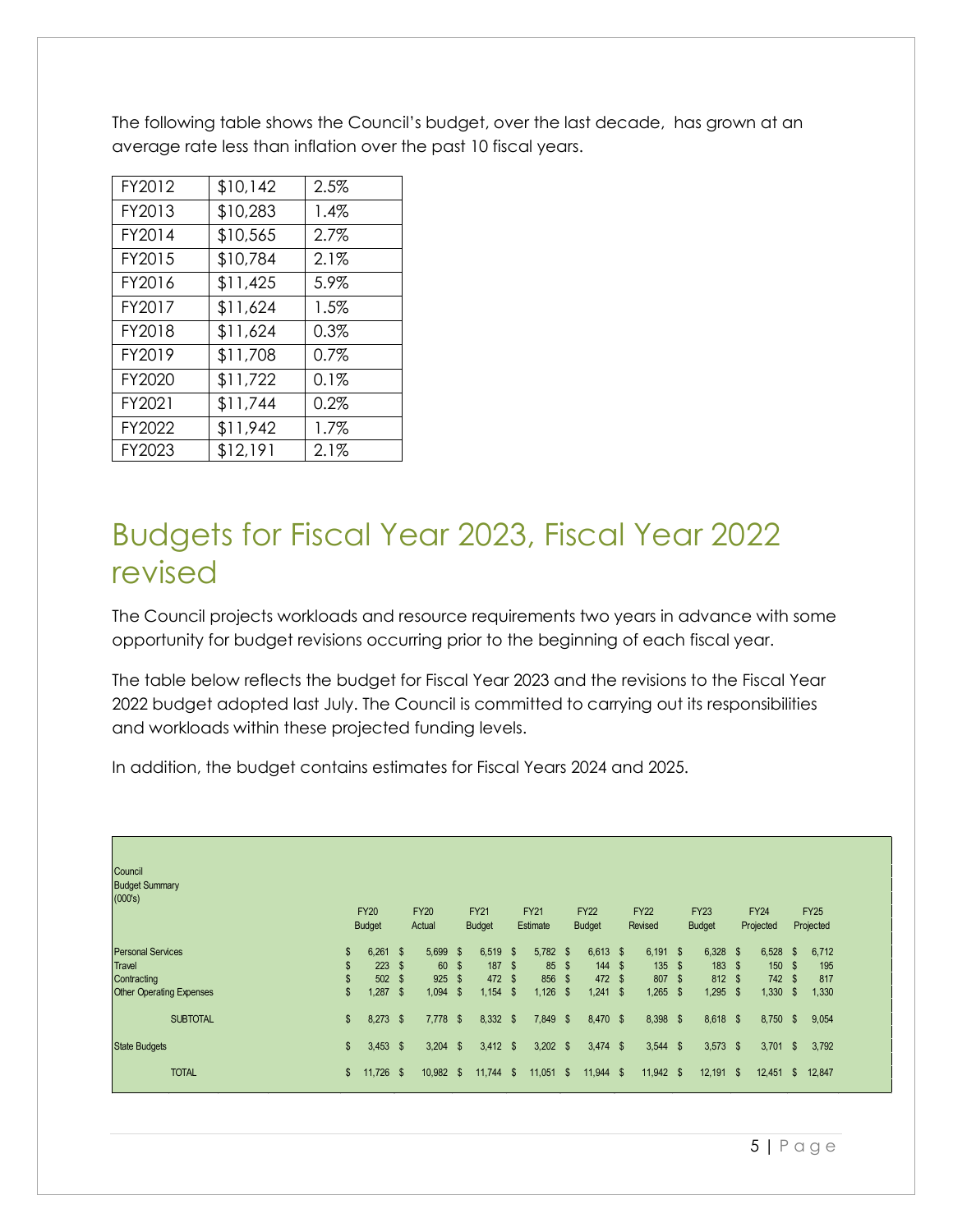Similar to the rest of the region, the Council has been significantly impacted by the Covid-19 pandemic. In March 2020, the Council closed its central office in Portland, and Council staff began working from home. Over a year later, the re-opening of the central office is coming to fruition, as is holding face-to-face meetings, but the health and safety of our employees and visitors continues to be the guiding factor as an official reopening date is considered. While Council travel for meetings and events has been minimal during the pandemic, expenditures for contracting were necessary in 2020 and 2021 to assist in development of the power plan and to ensure the work of the Council could continue while working remotely. For example, expenditures for laptops, computer accessories and additional software licenses were necessary to enable staff to host and attend virtual meetings from remote locations. Expenditures for cloud computing and electronic storage upgrades to assimilate ever larger amounts of data were also required to ensure the power division could perform the complex data-intensive model runs necessary for the power plan development. While the pandemic hastened the need to make these expenditures, the additional storage and computing capabilities will continue to serve the Council well even after the pandemic subsides.

Cost-containment measures are targeting Council travel and staffing in Fiscal Years 2022 and 2023. The Council also continues to evaluate its operations and space requirements moving into Fiscal Year 2022. The Council was forced in 2020 to eliminate several positions that were office-based after the pandemic hit and employees were sent home to work remotely. These were difficult decisions, but ones the Council was compelled to make given the uncertainty over how long it would be working remotely. Looking ahead to Fiscal Years 2022 and 2023, the Council is carefully weighing its staffing needs when employees retire and has opted not to refill certain positions where organizational needs have changed. New staff positions will be created, as needed, and existing staff has taken on additional responsibilities, as needed, to ensure the Council can continue to fulfill its duties and functions.

Lessons learned arising from the pandemic in terms of increasing operational efficiency and capacity will serve the Council well moving forward. The Council recognizes the need to maintain healthy financial conditions for the region and for Bonneville Power Administration and the Council will continue to carry out its statutory responsibilities in a fiscally prudent manner by continuing to identify efficiencies in operations and administration.

### Fiscal Year 2022 revised budget

The Council's Fiscal Year 2022 revised budget of approximately \$11,941,800 is roughly the same as the budget adopted by the Council last year for FY2022. It is a reduction of approximately \$190,000 from the budget released for public comment.

Over the next few years, spending is projected to be lumpy where some expenditures now projected for 2022 and 2023 will be one-time expenditures. One example is the Council's need to move its website to a new platform where the existing platform will no longer be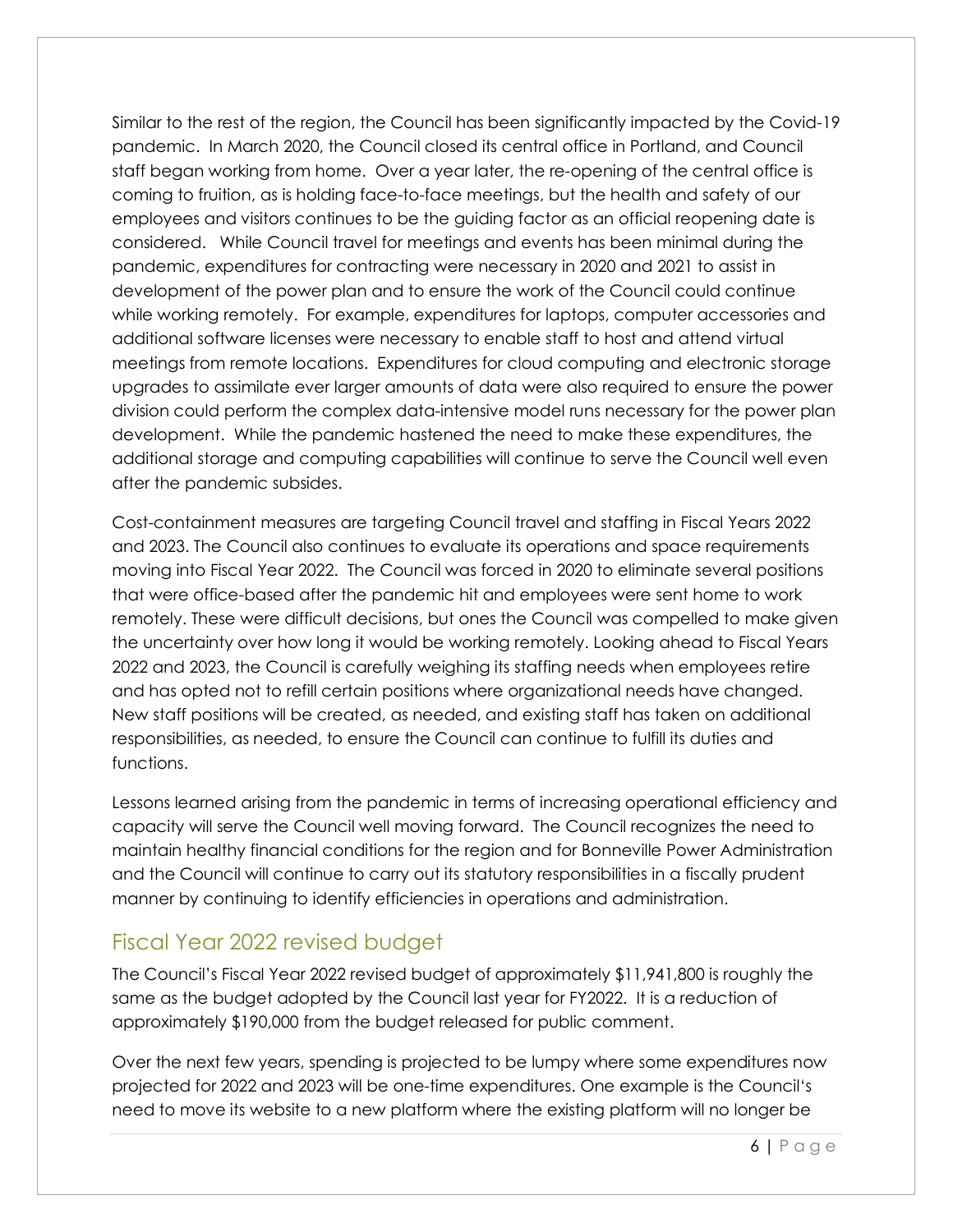supported and is reaching end-of-life. This is an additional expenditure that will require a bigger expenditure in the initial phase of the project than in subsequent years where only website maintenance is required. Additionally, there are technology upgrades needed both in-office and potentially for staff working remotely after the central office re-opens. The Council wants to retain the flexibility to move towards a hybrid workforce and explore ways to reduce its office footprint to allow staff more flexibility while also being fiscally prudent. The Council's increased reliance on virtual communications and paperless processes during the pandemic provided an opportunity to review business practices to determine if changes or modifications can be made to improve operational and fiscal efficiency. Some of those changes will include updating and streamlining communications and information storage technologies. The initial upgrades are projected to be greater in Fiscal Year 2022 but are anticipated to be less in years following until the next significant upgrade is necessary. Maintenance costs and integration costs will also continue. Similarly, remote business and financial operations require implementation and maintenance of information systems that are integrated, secure, and accessible to a hybrid office staff. The Council anticipates the continued use of virtual communication technology after the central office re-opens as the Council adapts to new ways of conducting day-to-day business and meeting with its regional partners and stakeholders.

| Council<br><b>FY22 Revised Budget</b><br>(000's) |               | Power Planning |               | Fish & Wildlife |                | <b>Public Affairs</b> | Legal                              | Admin                            | Total                |
|--------------------------------------------------|---------------|----------------|---------------|-----------------|----------------|-----------------------|------------------------------------|----------------------------------|----------------------|
| Compensation                                     | $\mathsf{\$}$ | 1,558          | \$            | 852             | \$             | 502                   | $\mathsf{\$}$<br>293               | 923<br>$\mathsf{s}$              | \$4,128              |
| Taxes/Insurance/Benefits                         | $\mathsf{\$}$ | 779            | $\mathsf{\$}$ | 426             | $\mathbb S$    | 251                   | $\sqrt{2}$<br>147                  | 461<br>$\mathsf{s}$              | \$2,063              |
| Travel                                           | $\mathsf{\$}$ | 63             | $\mathsf{\$}$ | 40              | $$\mathbb{S}$$ | 15                    | $\mathfrak{s}$<br>$\boldsymbol{8}$ | \$<br>8                          | $\frac{1}{2}$<br>134 |
| Contracting                                      | $\mathsf{\$}$ | 525            | $\mathsf{\$}$ | 104             | $$\mathbb{S}$$ | 165                   | $\sqrt[6]{3}$<br>$\boldsymbol{8}$  | $\mathsf{\$}$<br>$5\phantom{.0}$ | $\mathsf{s}$<br>807  |
| Other Operating Expenses                         | $\mathsf{\$}$ | 196            | \$            | 18              | \$             | 70                    | $\mathsf{\$}$<br>17                | 965<br>$\mathbf{s}$              | \$1,266              |
| Central Office Subtotal                          | $\mathsf{\$}$ | 3,121          | $\mathsf{\$}$ | 1,440           | $$\mathbb{S}$$ | 1,003                 | $\sqrt{3}$<br>472                  | 2,362<br>\$                      | \$8,398              |
| State Budgets:                                   |               |                |               |                 |                |                       |                                    |                                  |                      |
| Idaho                                            | $\mathbf{s}$  | 910            |               |                 |                |                       |                                    |                                  |                      |
| Montana                                          |               | 907            |               |                 |                |                       |                                    |                                  |                      |
| Oregon                                           |               | 853            |               |                 |                |                       |                                    |                                  |                      |
| Washington                                       |               | 873            |               |                 |                |                       |                                    |                                  |                      |
| <b>States Subtotal</b>                           | $\mathsf{\$}$ | 3,543          |               |                 |                |                       |                                    |                                  | \$3,543              |
| <b>TOTAL</b>                                     |               |                |               |                 |                |                       |                                    |                                  | \$11,941             |

### Fiscal Year 2023 budget forecast

Based on the issues and levels of effort discussed in more detail in other sections of this document, the Council has determined that the proposed budget expenditures are necessary and appropriate for the performance of its functions and responsibilities as authorized by the Northwest Power Act, Section 4(c)(10)(A). The Council further has determined that the 0.02 mill per kilowatt-hour limitation on expenses will not permit the Council to carry out its functions and responsibilities under the Act, Section  $4(c)(10)(A)$ . (See Appendix for a detailed description of the Council's showing under the Act.) The Council proposes that the budget in the amount of \$12,191,890 for Fiscal Year 2023, equal to .099 mills per kilowatt-hour for the estimate of forecast firm power sales, be included in the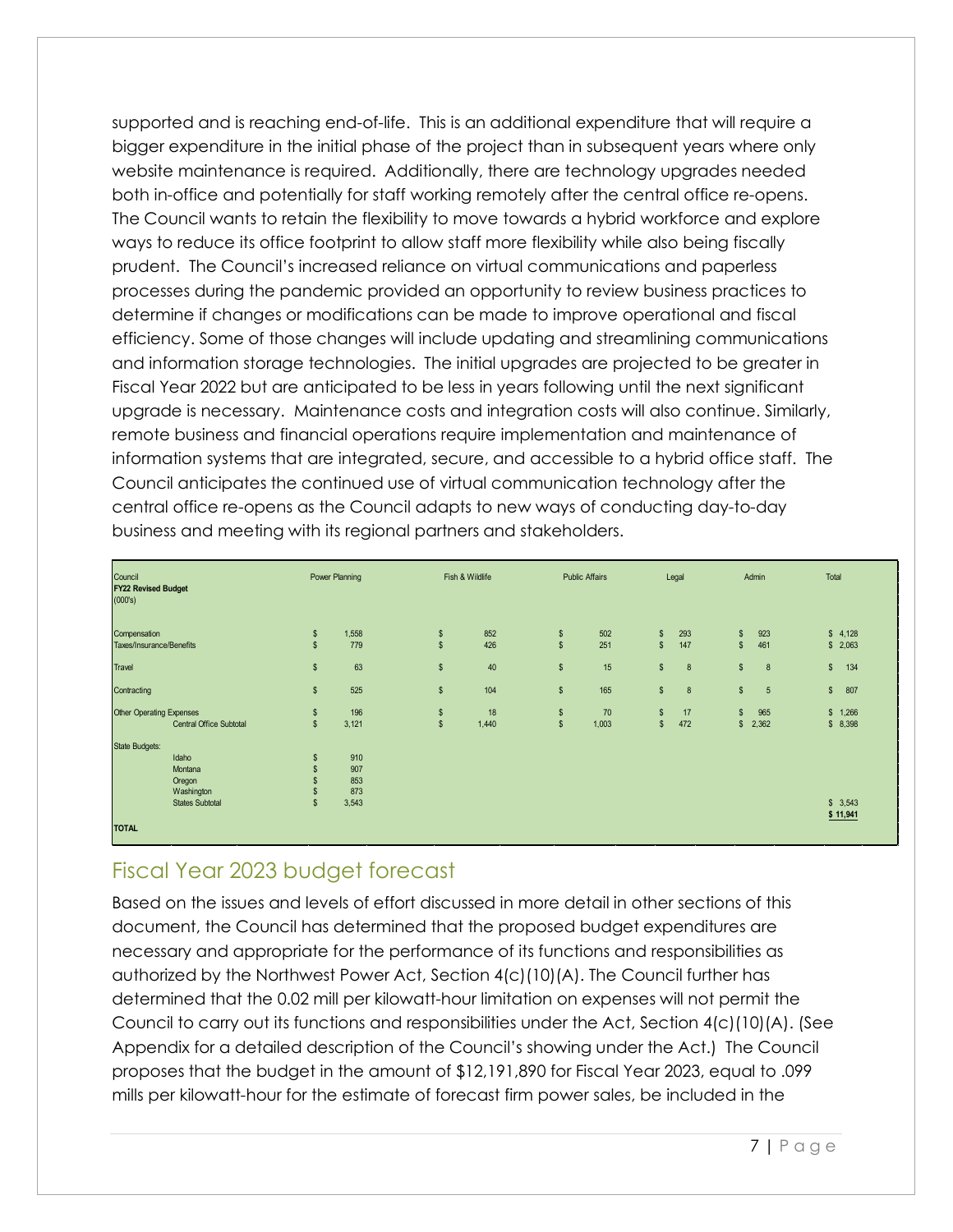| Council<br><b>FY23 Program Forecast</b><br>(000's)                                   | Power Planning                                              | Fish & Wildlife                                   | <b>Public Affairs</b>               | Legal                                                      | Admin                                         | Total               |
|--------------------------------------------------------------------------------------|-------------------------------------------------------------|---------------------------------------------------|-------------------------------------|------------------------------------------------------------|-----------------------------------------------|---------------------|
| Compensation<br>Taxes/Insurance/Benefits                                             | 1,585<br>$\boldsymbol{\mathsf{s}}$<br>$\mathsf{s}$<br>793   | \$<br>$\mathsf{s}$                                | 888<br>\$<br>$\mathsf{s}$<br>444    | 485<br>$\mathsf{s}$<br>303<br>243<br>$$\mathbb{S}$$<br>151 | 958<br>$\mathbb{S}$<br>479<br>$\mathbb{S}$    | \$4,219<br>\$2,109  |
| Travel                                                                               | $$\mathbb{S}$$<br>63                                        | $\mathsf{\$}$                                     | 40<br>\$                            | 60<br>$\mathbb{S}$<br>10                                   | $\mathbb{S}$<br>10                            | $\mathsf{s}$<br>183 |
| Contracting                                                                          | $$\mathbb{S}$$<br>525                                       | $\mathsf{\$}$                                     | 109<br>\$                           | 165<br>$$\mathbb{S}$$<br>8                                 | $\mathbb{S}$<br>5                             | $\mathsf{s}$<br>812 |
| <b>Other Operating Expenses</b><br>Central Office Subtotal                           | 196<br>$\boldsymbol{\mathsf{s}}$<br>$$\mathbb{S}$$<br>3,162 | $\sqrt[6]{\frac{1}{2}}$<br>$\mathsf{\$}$<br>1,509 | 28<br>\$<br>$$\mathbb{S}$$<br>1,023 | 70<br>$\sqrt[6]{3}$<br>17<br>$\mathsf{\$}$<br>489          | 983<br>$\mathbb{S}$<br>2,435<br>$\mathsf{\$}$ | \$1,294<br>\$8,617  |
| State Budgets:<br>Idaho<br>Montana<br>Oregon<br>Washington<br><b>States Subtotal</b> | 932<br>\$<br>929<br>815<br>897<br>$\mathsf{s}$<br>3,573     |                                                   |                                     |                                                            |                                               | \$3,573             |
| <b>TOTAL</b>                                                                         |                                                             |                                                   |                                     |                                                            |                                               | \$12,190            |

Bonneville administrator's Fiscal Year 2023 budget submittal to Congress. The Council showing, required by the Act, for Fiscal Year 2023 is contained in the Appendix.

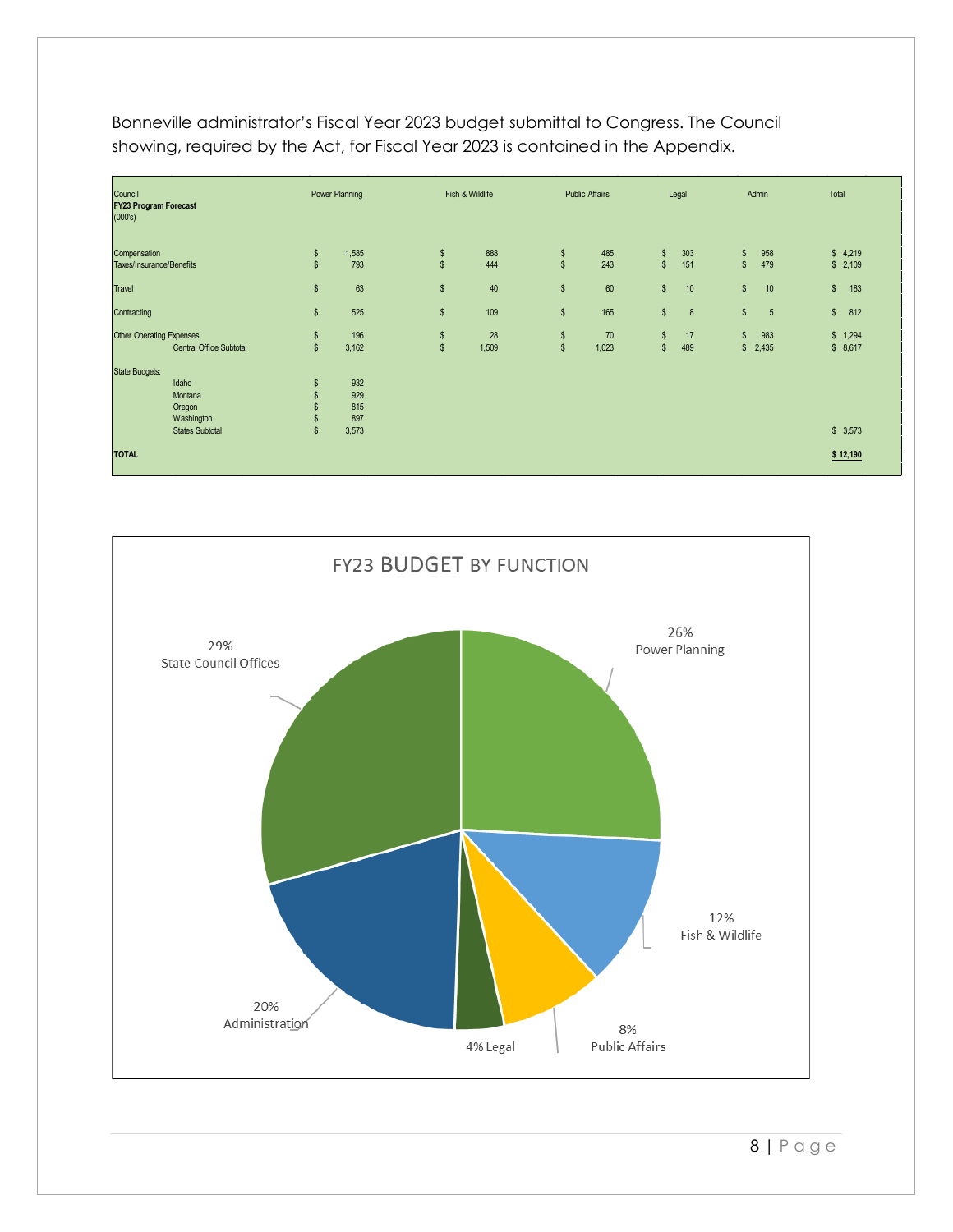### Central office: Power division

In February of 2019, the Power Division team began the process of developing the 2021 Power Plan. Each Council Power Plan determines a resource strategy for the Pacific Northwest to ensure an adequate, reliable, and economical power system. The strategy seeks to minimize the expected cost of the region's electricity supply, while addressing the risks posed by future uncertainties such as economic activity, growth in demand for electricity, fuel prices, and environmental policies.

Since the February 2019 Power Plan kickoff meeting, the Power Division team has run over 100 advisory committee meetings to enable broad public involvement and participation in the plan development. The team reworked the analytical tools used for the plan, including redeveloping the GENESYS model to give unprecedented fidelity of information on how the regional hydro system will perform under futures with high penetrations of renewables. The Power Division team worked on ground-breaking analytics to incorporate climate-changebased projections of temperature and precipitation changes into forecasts of energy use and hydro generation. The 2021 Power Plan will add forecasts for regional natural gas usage and transportation fuel usage to give a more complete picture of the impact on regional emissions and capture interactive effects of these fuels with alternative electricitybased appliances and vehicles. It will also include a broad survey of policies throughout the West passed by State Legislators, pursued by cities or local governments, or implemented by utilities.

The Power Division team continues to support the Regional Technical Forum, including an expanded charter that includes natural gas efficiency. The team also continues to participate in and support regional efforts on energy efficiency through Utility IRPs, NEEA, and the Energy Trust and participates in the US Department of Energy standards process.

Although the 2021 Power Plan draft has not been released yet, early work shows that this plan is likely to highlight the changing landscape of how electricity is generated in the Western Electric Grid. The role of renewable resources is growing and will likely change how our region provides electricity, but it also raises concerns about the reliability of electric service and the flexibility of the regional system to maintain the balance of generation and load that is required to keep the lights on. Following the release of the 2021 Power Plan, the Power Division team will be helping implement the plan by sharing the recommendations from the Council with utilities and stakeholders throughout the region. The team will also be facilitating further exploration into the findings of the plan and supplying the region with plan data that will be used by utilities, consultants, academics, and government employees.

The team has represented the Council in regional planning efforts including the Northwest Power Pool efforts on forming a reliability market; the Committee on Regional Electric Power Cooperation and Western Interconnection Regional Advisory Body meetings; and with the Transmission Planning Organizations including the Western Electric Coordinating Council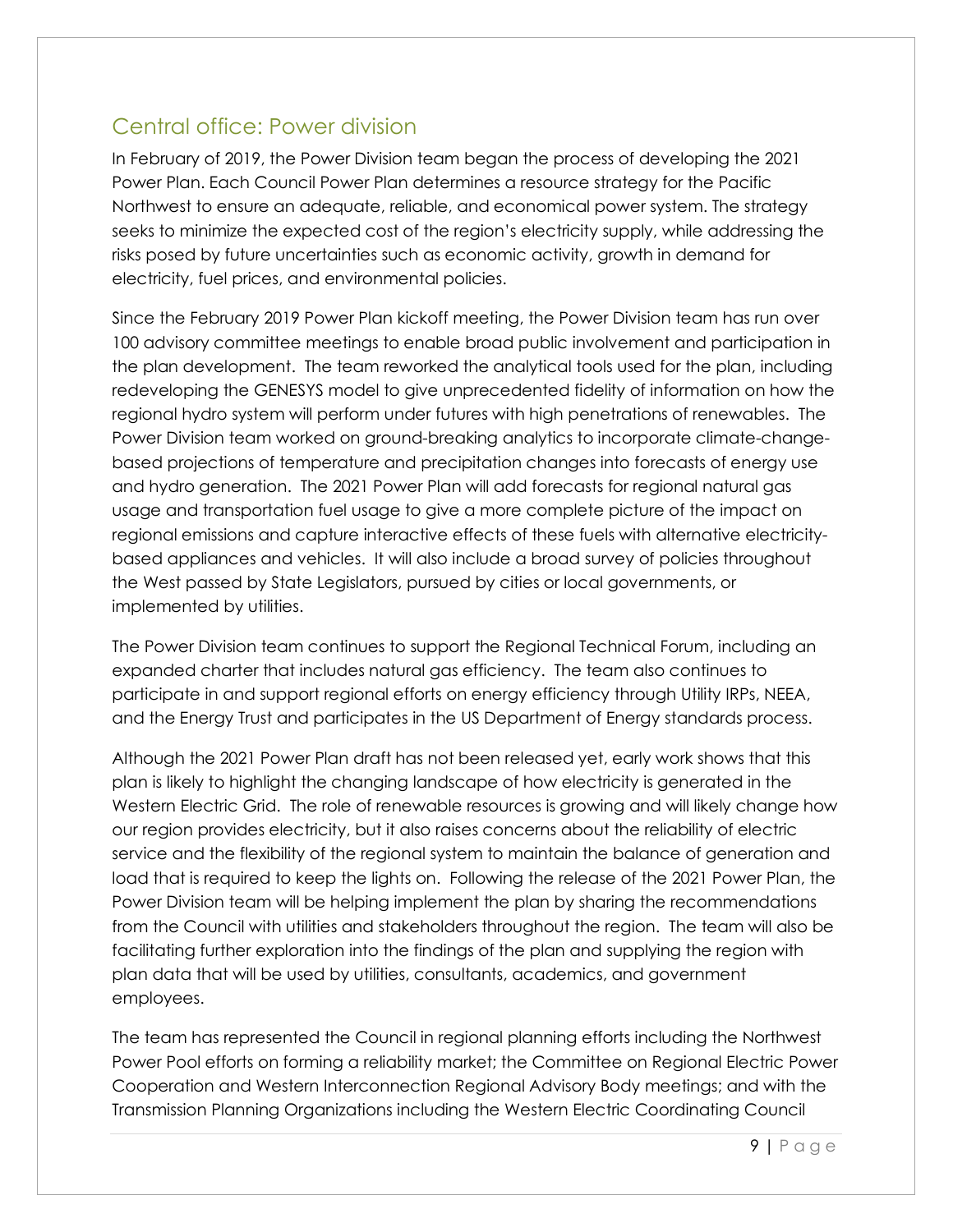and North American Electric Reliability Corporation. Coordinating the use and dissemination of the plan findings in these forums will be an ongoing effort after the plan's release.



10 | Page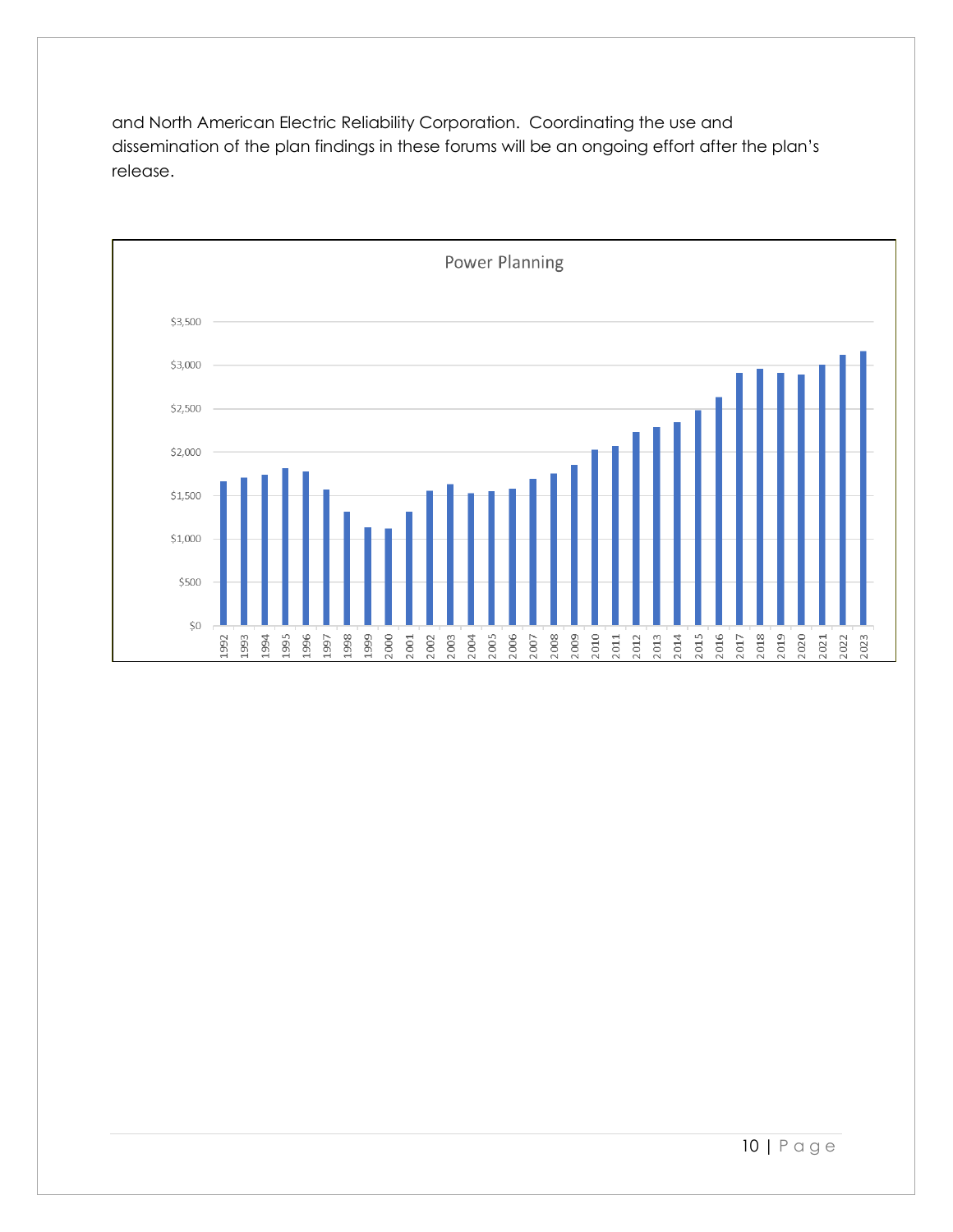| <b>Power Planning Division</b>        | <b>FY20</b>          | <b>FY21</b>          |          | <b>FY21</b>    | <b>FY22</b>          |                | <b>FY22</b>    |                | <b>FY23</b>    |
|---------------------------------------|----------------------|----------------------|----------|----------------|----------------------|----------------|----------------|----------------|----------------|
| (000's)                               | Actual               | <b>Budget</b>        |          | Estimate       | <b>Budget</b>        |                | <b>Revised</b> |                | <b>Budget</b>  |
|                                       |                      |                      |          |                |                      |                |                |                |                |
| Compensation                          | \$<br>1,537          | \$<br>1,654          | \$       | 1,407          | \$<br>1,708          | \$             | 1,558          | \$             | 1,585          |
| <b>Taxes/Insurance/Benefits</b>       | \$<br>726            | \$<br>827            | \$       | 703            | \$<br>854            | \$             | 779            | \$             | 793            |
| <b>COMP SUB-TOTAL</b>                 | \$<br>2,263          | \$<br>2,482          | \$       | 2,110          | \$<br>2,562          | $\mathfrak{s}$ | 2,337          | $\mathfrak{L}$ | 2,378          |
| Travel                                |                      |                      |          |                |                      |                |                |                |                |
| <b>Staff Travel</b>                   | \$<br>19             | \$<br>58             | \$       | 12             | \$<br>58             | \$             | 58             | \$             | 58             |
| <b>Advisory Committee Travel</b>      | \$                   | \$<br>$\overline{2}$ | \$       | $\overline{2}$ | \$<br>$\overline{2}$ | \$             | 5              | \$             | 5              |
| <b>TRAVEL SUB-TOTAL</b>               | \$<br>19             | \$<br>60             | \$       | 14             | \$<br>60             | $\mathfrak{s}$ | 63             | $\mathfrak{s}$ | 63             |
| Contracts                             |                      |                      |          |                |                      |                |                |                |                |
| System Analysis / GENESYS / RPM       | \$<br>434            | \$<br>100            | \$       | 290            | \$<br>100            | \$             | 300            | \$             | 300            |
| <b>Energy Efficiency</b>              | \$<br>104            | \$<br>100            | \$       | 50             | \$<br>100            | \$             | 150            | \$             | 150            |
| Economic Assessment & Forecast        | \$<br>133            | \$<br>50             | \$       | 85             | \$<br>50             | \$             | 50             | \$             | 50             |
| <b>Website Maintenance</b>            | \$<br>23             |                      | \$       | 25             | \$                   | \$             |                | \$             |                |
| <b>Demand Response</b>                | \$                   | \$<br>25             | \$       | 25             | \$<br>25             | \$             | 25             | \$             | 25             |
| <b>Transitional Staffing Support</b>  | \$<br>26             | \$                   | \$       | 34             | \$                   | \$             |                | \$             |                |
| <b>CONTRACTS SUB-TOTAL</b>            | \$<br>719            | \$<br>275            | \$       | 510            | \$<br>275            | \$             | 525            | \$             | 525            |
|                                       |                      |                      |          |                |                      |                |                |                |                |
| <b>Other</b>                          | 34                   | \$                   |          | 34             |                      |                |                |                |                |
| Data subscription Service             | \$                   | \$<br>55             | \$<br>\$ |                | \$<br>55             | \$             | 55             | \$<br>\$       | 55             |
| <b>Services and Supplies</b>          | \$<br>10             | \$<br>9              |          | 10             | \$<br>9              | \$             | 9              |                | 9              |
| <b>Staff Development and Training</b> | \$<br>$\overline{2}$ | 10                   | \$       | $\overline{2}$ | \$<br>10             | \$             | 10             | \$             | 10             |
| <b>Advisory Committee Meetings</b>    | \$<br>37             | \$<br>30             | \$       | 48             | \$<br>10             | \$             | 40             | \$             | 40             |
| <b>Temp Services</b>                  | \$                   | \$<br>$\overline{7}$ | \$       |                | \$<br>$\overline{7}$ | \$             | $\overline{7}$ | \$             | $\overline{7}$ |
| <b>Modeling Service</b>               | \$<br>83             | \$<br>75             | \$       | 22             | \$<br>75             | \$             | 75             | \$             | 75             |
| <b>OTHER SUB-TOTAL</b>                | \$<br>165            | \$<br>186            | \$       | 165            | \$<br>166            | $\mathfrak{s}$ | 196            | \$             | 196            |
| <b>TOTAL</b>                          | \$<br>3,166          | \$<br>3,003          | \$       | 2,799          | \$<br>3,063          | \$             | 3,121          | \$             | 3,162          |

## Central office: Fish and Wildlife division

The Council's Fish and Wildlife Division divides its workplan into three major areas of emphasis: 1) Program Planning, Development and Policy; 2) Program Implementation, and 3) Program Performance. The Northwest Power Act drives the work in these areas as well as specific direction from the Council for increased emphasis on assessing how the Council's Fish and Wildlife Program is performing.

In 2020 during the pandemic, the division was at a low staffing level. Division staff focused on completing the 2020 Program amendment process and the Resident Fish and Sturgeon project review. Two staff positions were filled in late 2020 and early 2021 to assist in all three general work areas, with a primary focus on tasks associated with Program Implementation and Program Performance. The division is engaged in strategic planning and development of a path forward for assessing performance and redesigning implementation processes as described below.

Program Planning, Development and Policy: In Fiscal Years 2022 and 2023, staff will engage in various reviews by the Independent Scientific Advisory Board. Staff will continue development and management of program-wide data and information tools in support of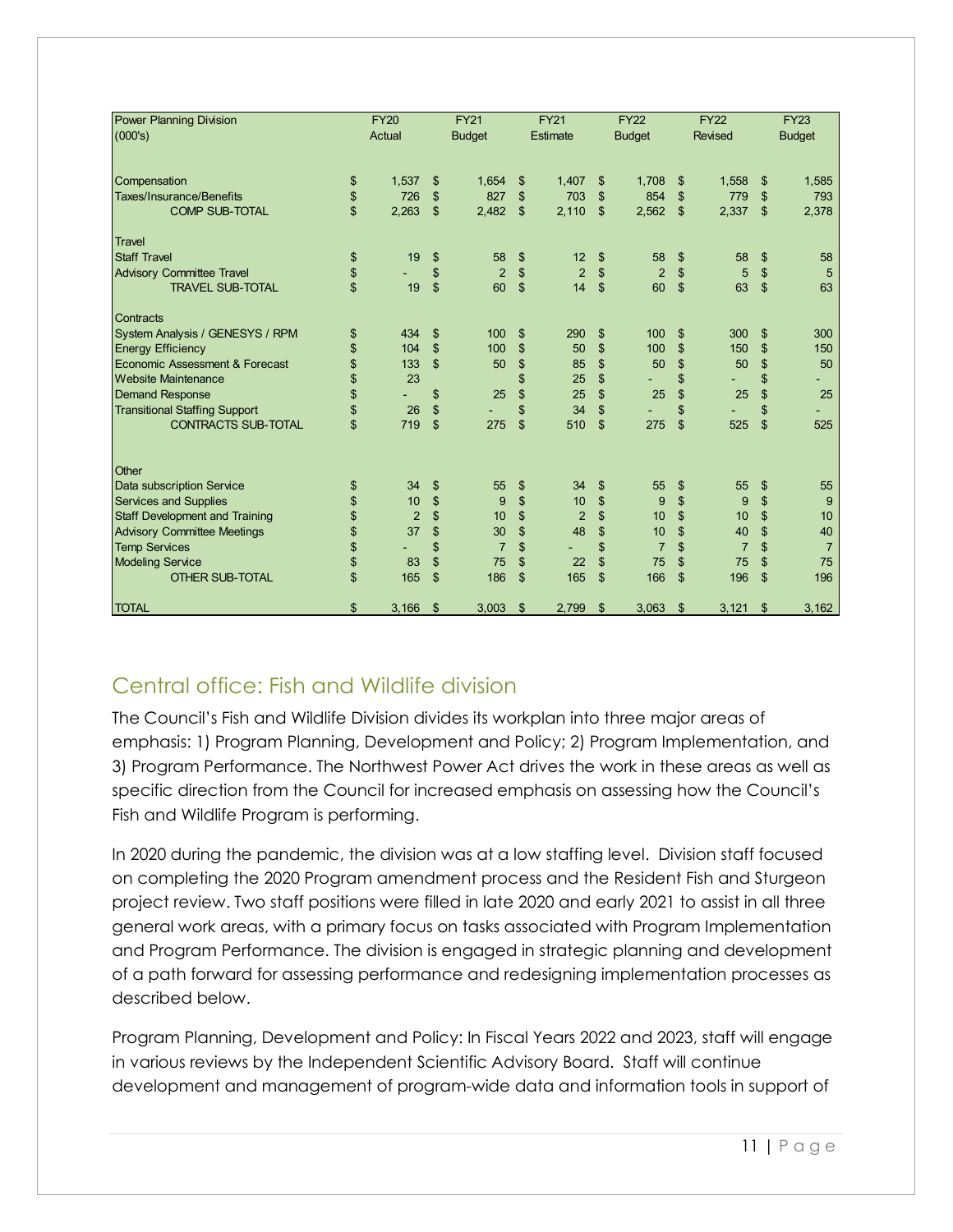Program implementation and Program performance tasks, as well as to support communication with fish and wildlife managers and the public.

Working closely with Bonneville Power Administration, fish division staff are developing a Collaborative Framework for implementation of Bonneville funded projects. This framework will update various program management processes used for addressing emergency project funding requests, new project requests, and other implementation topics for the hundreds of projects that implement the Council's Program. The updated processes will be implemented in 2022 and 2023.

There are also numerous external fish and wildlife-related regional processes that the staff engages with to ensure coordination with and implementation of the Council's Program. These include the Columbia River Fish Mitigation funds and the Anadromous Fish Evaluation Program, the Columbia Basin Collaborative, the Upper Columbia Fish Management Group, Streamnet technical and policy groups, Willamette coordination groups, Fish Screening Oversight Committee, Lamprey technical workgroup, an estuary science group, and many others. Often the Council staff is asked to contribute information and organizational capacity for these processes.

Program Implementation: Staff work related to Program implementation will be significant in Fiscal Years 2022 and 2023. The final project review of the current, multi-year cycle of reviews was initiated early in 2021. This review covers the largest segment of projects – the anadromous fish habitat and hatchery projects and consists of 134 distinct projects. The staff is organizing, managing, and facilitating the review which includes the development of proposal forms, virtual training sessions for project sponsors in the region, and management of and coordination with the Independent Scientific Review Panel. This work also includes the coordination of the project proposal presentations which will be a significant staff effort from mid-June through mid-July of 2021. Additional tasks consist of managing a feedback loop opportunity for project proponents to address preliminary ISRP questions, final review by the ISRP, followed by review and recommendation by the Fish and Wildlife Committee and Council in 2022.

Also, in 2021, the staff will begin designing a new project review process for future reviews, to be implemented once the current review cycle is complete. Under the Northwest Power Act, the Council is to review projects annually, and periodically the Council updates its review processes. The Council has received interest from fish and wildlife managers, projects sponsors and Bonneville for improving the review process going forward. Many of the recommendations provided during the 2020 Amendment process describe a need for redesigning the process and an interest by the fish and wildlife managers in participating in that effort. By Fiscal Years 2022 and 2023 the staff will implement an updated process. This effort will require a considerable amount of coordination both internally and externally and require updates to the supporting information management systems.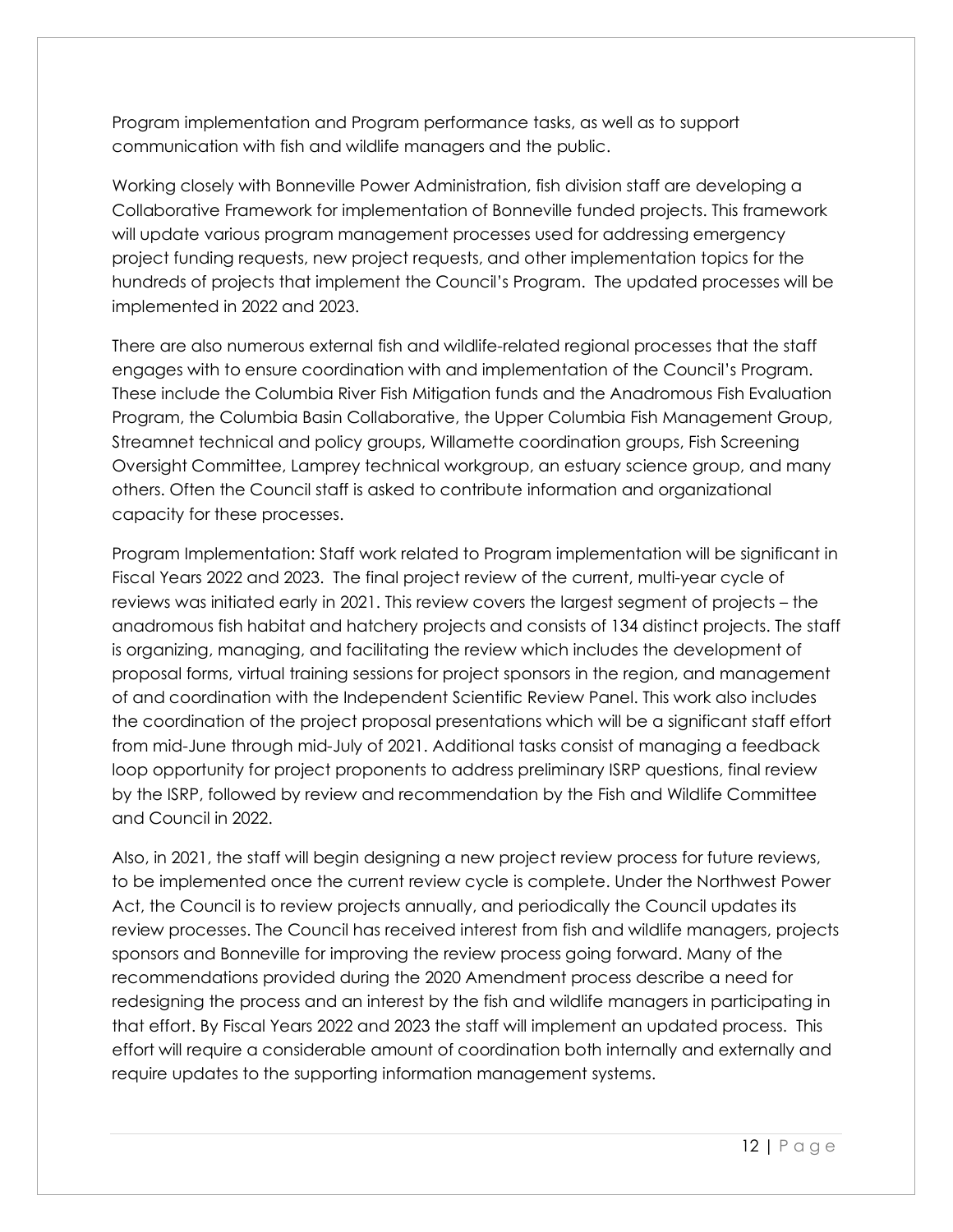Council staff will continue to implement the Council's Asset Management Strategic Plan in 2022 and 2023. This work consists of coordinating with Bonneville to request proposals for asset maintenance from project sponsors, prioritizing requests and confirming costs, and seeking a Committee recommendation and a Council decision on the annual package of work to address non-recurring maintenance for prior Program mitigation investments. The staff also will continue to organize and support the Budget Oversight Group or its successor. As mentioned earlier, the staff is working with Bonneville to update the various implementation processes that help to manage the implementation issues and track implementation and budgets through time. Staff anticipates the new processes will be implemented in Fiscal Years 2022 and 2023 and anticipates continued monthly meetings to review and address emergencies, project changes and budget requirements.

The staff will support the Informal Hatchery Work Group which meets occasionally throughout the year as needed, and meetings are anticipated to continue throughout 2022 and 2023. Staff work in support of the group is primarily focused on meeting support, information exchange and the development of information reporting tools, such as the hatchery story maps.

Staff continues to support the Ocean Science and Management Forum (Ocean Forum) as described in the 2014 Fish and Wildlife Program and anticipates annual forum meetings. This work consists of agenda planning, forum facilitation of information exchange amongst researchers and fish and wildlife managers and federal agencies.

The staff supports various other implementation tasks related to the 23 strategies and numerous measures in the Council's 2014 Program and its 2020 addendum.

Program Performance: As directed by the Council and its Program, the Division is working to assess and report on the performance of the Council's Fish and Wildlife Program. The Division is working to implement the work described in the 2020 Addendum including coordinating with fish and wildlife entities to refine the Program-scale Strategy Performance Indicators, develop initial reporting parameters, build-out the database structure for objectives and indicators and populate it with data. Council staff are investigating available data for the 105 indicators (which contain over 270 individual data sub-indicators) that were identified in the 2020 Program addendum and supported by state and federal fish and wildlife agencies and tribes. This work will require updating the Council's current data and information tools, the Program Tracker and the Program Performance and Progress Tool. This work will continue in Fiscal Year 2022 with data assembly and reporting continuing annually per the Council's direction to the staff.

Division staff is also working in the near-term on better defining the concept of Program performance and investigating various methods for assessing performance at different spatial and temporal scales. The staff is exploring the development of a spatially explicit, high-level Program overview and a status/outcomes assessment that will characterize the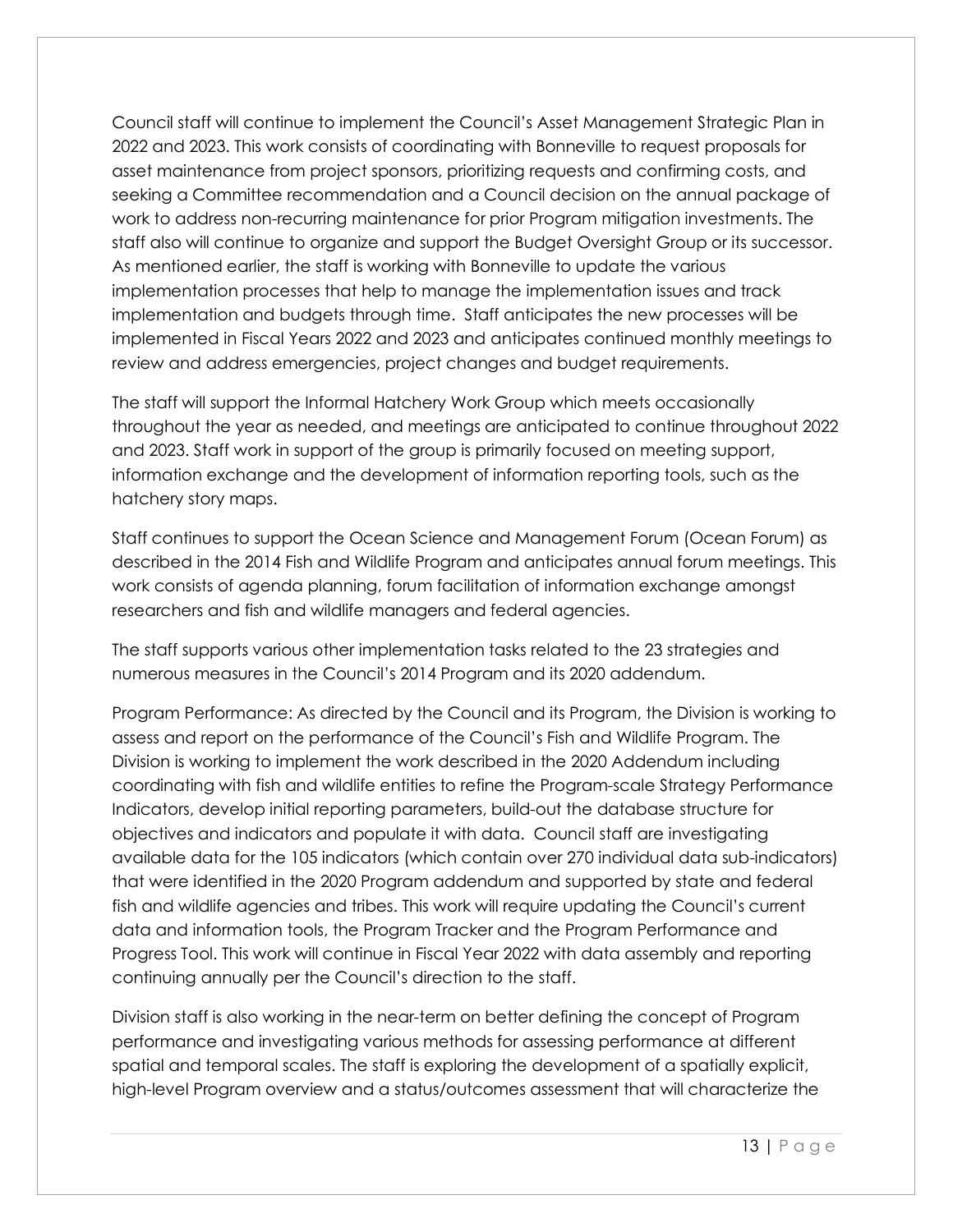Program's development, implementation, and performance through time. Work on this task will continue in Fiscal Years 2022 and 2023.

In addition, the division staff is continuing to engage in regional research, monitoring and evaluation (RM&E) developments, including participation in a policy and technical effort to develop a tributary habitat RM&E strategy for the Columbia River Basin. The near-term work on tributary habitat RM&E will extend into Fiscal Year 2022 and work other strategies, such as hatcheries are anticipated in Fiscal Year 2023.

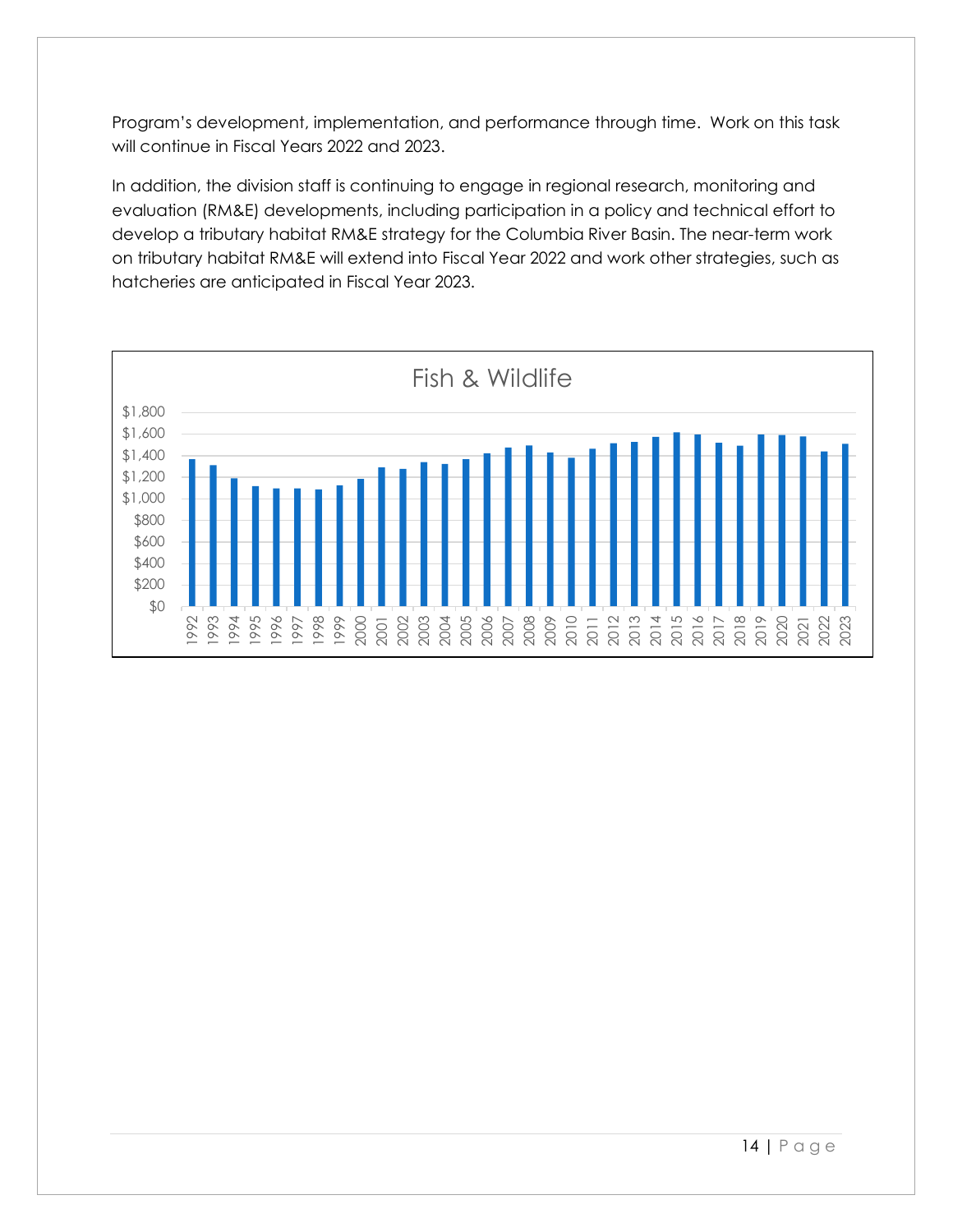| <b>Fish &amp; Wildlife Division</b>    | FY2020               |                | <b>FY21</b>    |                | <b>FY21</b>    |                | <b>FY22</b>    |                | <b>FY22</b>    |                | <b>FY23</b>    |
|----------------------------------------|----------------------|----------------|----------------|----------------|----------------|----------------|----------------|----------------|----------------|----------------|----------------|
| (000's)                                | Actual               |                | <b>Budget</b>  |                | Estimate       |                | <b>Budget</b>  |                | <b>Revised</b> |                | <b>Budget</b>  |
|                                        |                      |                |                |                |                |                |                |                |                |                |                |
| Compensation                           | \$<br>581            | \$             | 943            | $\mathfrak{L}$ | 714            | \$             | 971            | \$             | 852            | \$             | 888            |
| Taxes/Insurance/Benefits               | \$<br>274            | \$             | 471            | $\mathfrak{L}$ | 345            | \$             | 485            | \$             | 426            | $\mathfrak{L}$ | 444            |
| <b>COMP SUB-TOTAL</b>                  | \$<br>855            | \$             | 1,414          | \$             | 1,059          | \$             | 1,456          | \$             | 1,278          | \$             | 1,332          |
| Travel                                 |                      |                |                |                |                |                |                |                |                |                |                |
| <b>Staff Travel</b>                    | \$<br>18             | \$             | 40             |                | 10             | \$             | 42             | \$             | 38             | \$             | 38             |
| <b>Advisory Committee Travel</b>       | \$                   | \$             | $\overline{2}$ | $\mathfrak{L}$ |                | \$             | $\overline{2}$ | $\mathfrak{L}$ | $\overline{2}$ | \$             | $\overline{2}$ |
| <b>TRAVEL SUB-TOTAL</b>                | \$<br>18             | $\mathfrak{S}$ | 42             |                | 10             | \$             | 44             | \$             | 40             | $\mathfrak{S}$ | 40             |
| Contracts                              |                      |                |                |                |                |                |                |                |                |                |                |
| Mapping projects for website           | \$<br>141            | \$             | 39             | \$             | 39             | $\mathfrak{s}$ | 39             | \$             | 39             | \$             | 39             |
| Other Forum Facilitation / sponsorship | \$<br>4              | \$             | 40             | \$             | 10             | $\mathfrak{L}$ | 40             | \$             | 40             | \$             | 40             |
| Monitor Program Implementation         | \$                   | \$             | 15             | \$             | 10             | $\mathfrak{s}$ | 15             | \$             | 15             | \$             | 20             |
| <b>Project Review assistance</b>       | \$                   | \$             | 10             | $\mathfrak{L}$ | 10             | \$             | 10             | \$             | 10             | $\mathfrak{L}$ | 10             |
| <b>CONTRACTS SUB-TOTAL</b>             | \$<br>144            | \$             | 104            |                | 69             | \$             | 104            | \$             | 104            | \$             | 109            |
| <b>Other Operating Expenses</b>        |                      |                |                |                |                |                |                |                |                |                |                |
| <b>Staff Development and Training</b>  | \$<br>$\overline{0}$ | \$             | 14             | \$             | 14             | \$             | 14             | \$             | 14             | \$             | 14             |
| <b>F&amp;W Conferences / Forums</b>    | \$<br>4              | \$             | $\overline{4}$ | \$             | $\overline{4}$ | \$             | $\overline{4}$ | \$             | $\overline{4}$ | \$             | 14             |
| Amendment process meetings/hearings    | \$                   | \$             |                | \$             |                | \$             |                | \$             |                | \$             |                |
| <b>OTHER SUB-TOTAL</b>                 | \$<br>4              | \$             | 18             | \$             | 18             | \$             | 18             | \$             | 18             | \$             | 28             |
| <b>TOTAL</b>                           | \$<br>1,022          | \$             | 1,578          | \$             | 1,156          | \$             | 1,622          | \$             | 1,440          | \$             | 1,509          |

## Central office: Public Affairs division

The Public Affairs division's primary task is to fulfill the directives in sections 2(3) and 4(g)(1) of the Northwest Power Act of 1980 to inform and involve Northwest citizens about the Council's activities.

The division is the Council's primary contact with the media and public, and assists Council members, state offices, the power division, and the fish and wildlife division in communicating their activities and accomplishments to a broad audience comprising informed stakeholders and the general public.

The division's electronic and printed publications are sources of information for interested groups and individuals, and the Council's website contains a host of information, including Council meeting agendas and minutes, all publications released by the Council, as well as subbasin planning materials, fish and wildlife project information, power division reports, and current reports by the independent science boards. The public is invited to comment on all reports and issue papers relevant to the Council's decisionmaking process.

The division carries out the following activities: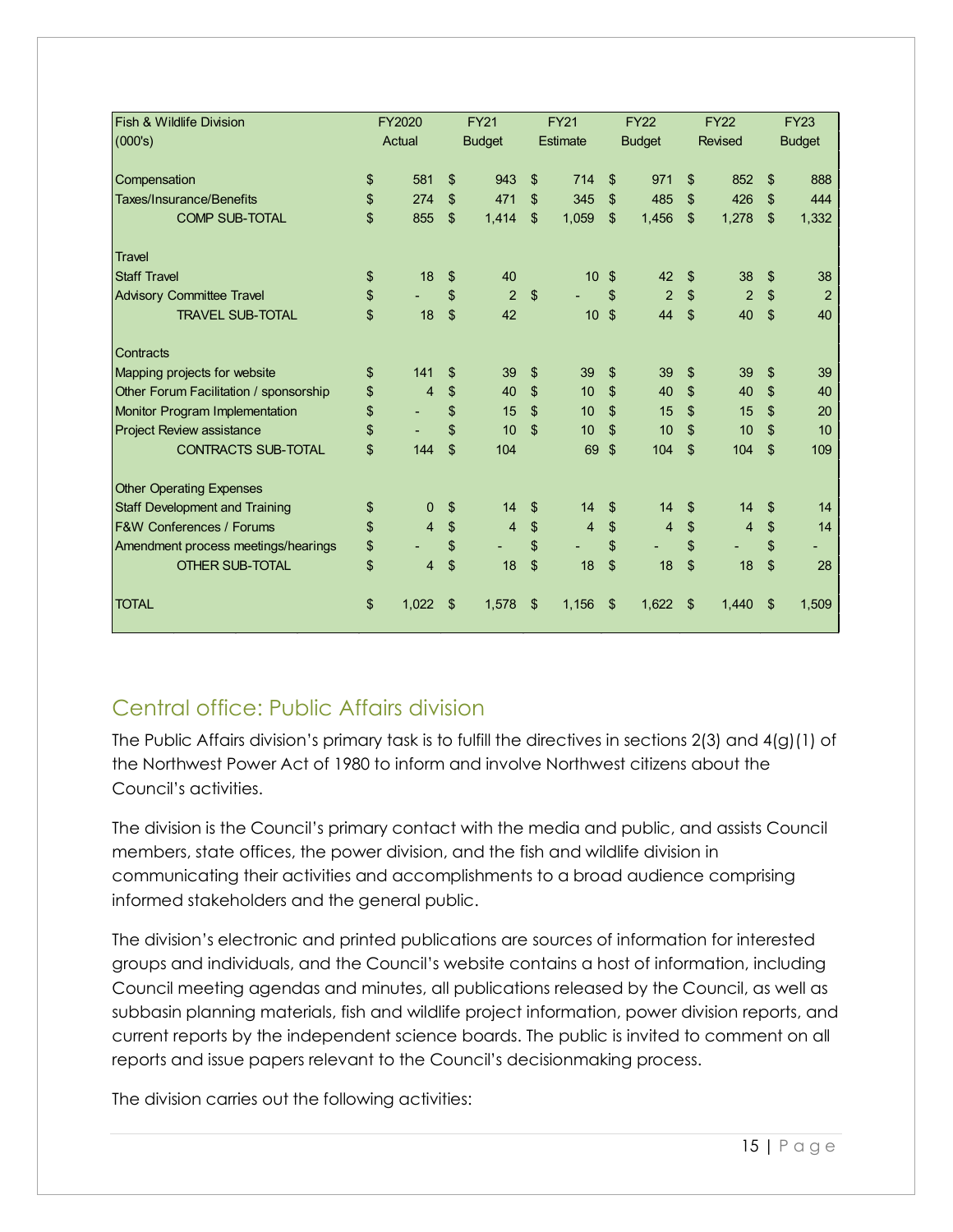- 1. Public involvement, outreach, and government relations. The public affairs division supports Council members and staff through writing, editing, and proofreading; design and graphics; video production; handling logistics for meetings and hearings; and developing communication plans. This includes outreach and liaison activities to Congress, government agencies, and the public.
- 2. Communication tools. Digital and print products include the Council's website, [www.nwcouncil.org;](https://www.nwcouncil.org/) social media platforms LinkedIn, Twitter, Flickr, and Facebook; the Council Spotlight, a monthly electronic newsletter; the Council's Annual Report to Congress; summaries of issue papers, agenda items, and larger publications; and special publications such as issue brochures and reports to governors and legislators. The division also edits and publishes the Council's power plan and fish and wildlife program.
- 3. Media relations. The division responds to media requests, briefs editors and reporters for print and broadcast media on major issues, distributes news releases, and places feature stories about the Council and its work in a variety of publications. The division monitors all media to keep the Council informed on the type of coverage it is getting on major issues.
- 4. Public meetings. The Council meets monthly throughout the region. In addition, public hearings, consultations with interested parties and appearances before governmental entities are scheduled to ensure public involvement.
- 5. Information services. The division answers most general information requests from the public. These range from phoned-in questions to preparing complete reports. The division also provides information to schools, civic organizations, and other interested parties.



16 | Page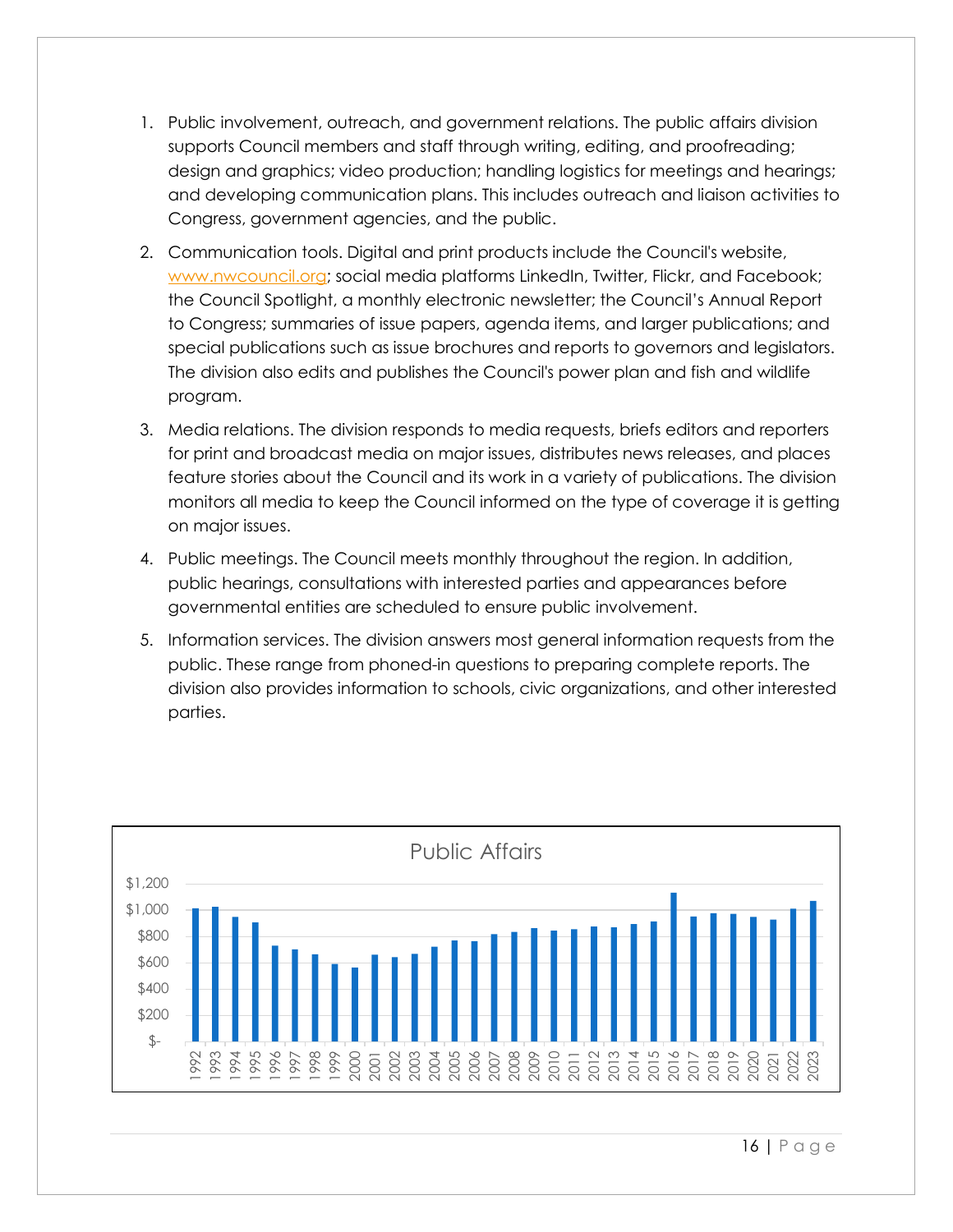| <b>Public Affairs Division</b><br>(000's) |               | <b>FY20</b><br>Actual |                | <b>FY21</b><br><b>Budget</b> |                | <b>FY21</b><br>Estimate |                | <b>FY22</b><br><b>Budget</b> |                         | <b>FY22</b><br>Revised   |                         | <b>FY23</b><br><b>Budget</b> |
|-------------------------------------------|---------------|-----------------------|----------------|------------------------------|----------------|-------------------------|----------------|------------------------------|-------------------------|--------------------------|-------------------------|------------------------------|
| Compensation                              | \$            | 497                   | \$             | 503                          | $\mathbb{S}$   | 498                     | $\mathfrak{S}$ | 513                          | \$                      | 502                      | <b>S</b>                | 485                          |
| <b>Taxes/Insurance/Benefits</b>           | \$            | 238                   | $\mathbb{S}$   | 251                          | $\mathbb{S}$   | 249                     | $\sqrt[6]{3}$  | 256                          | \$                      | 251                      | \$                      | 243                          |
| <b>COMP SUB-TOTAL</b>                     | $\mathsf{\$}$ | 736                   | $\mathbb{S}$   | 754                          | $\mathbb{S}$   | 747                     | $\sqrt[6]{3}$  | 769                          | $\frac{1}{2}$           | 753                      | $\mathbf{\hat{s}}$      | 728                          |
| Travel                                    |               |                       |                |                              |                |                         |                |                              |                         |                          |                         |                              |
| <b>Staff Travel</b>                       | \$            | 4                     | \$             | 15                           | \$             | 5                       | $\frac{1}{2}$  | 15                           | \$                      | 15                       | \$                      | 15                           |
| Regional outreach and education           | \$            | 13                    | $\mathfrak{s}$ | 45                           | $$\mathbb{S}$$ | 45                      | \$             | $\sim$                       | \$                      | ÷                        | \$                      | 45                           |
| <b>TRAVEL SUB-TOTAL</b>                   | $\mathbb{S}$  | 17                    | \$             | 60                           | $\mathfrak{S}$ | 50                      | $\mathfrak{s}$ | 15                           | $\mathsf{\$}$           | 15                       | \$                      | 60                           |
| Contracts                                 |               |                       |                |                              |                |                         |                |                              |                         |                          |                         |                              |
| Website Redevelopment                     | \$            | $\overline{2}$        | $\mathbb{S}$   | 45                           | $\$\$          | 245                     | \$             | 45                           | $\mathfrak{S}$          | 165                      | \$                      | 165                          |
| <b>Website Support</b>                    | \$            | 15                    | $\mathsf{\$}$  | $\blacksquare$               | $\mathbb{S}$   | $\mathcal{L}^{\pm}$     | \$             | $\overline{\phantom{a}}$     | \$                      | $\overline{\phantom{a}}$ | \$                      | ÷.                           |
| <b>CONTRACTS SUB-TOTAL</b>                | $\mathsf{\$}$ | 17                    | $\mathfrak{s}$ | 45                           |                | 245                     | $\sqrt{2}$     | 45                           | \$                      | 165                      | $\mathbb{S}$            | 165                          |
| Other                                     |               |                       |                |                              |                |                         |                |                              |                         |                          |                         |                              |
| Advertising / Sponsorships                | \$            | 10                    | \$             | 3                            | $\$\$          | 3                       | $\frac{1}{2}$  | 3                            | $\frac{1}{2}$           | 3                        | \$                      | 3                            |
| Graphic design for printed publications   | \$            | ٠                     | $\mathbb{S}$   | 10                           | $\mathbb{S}$   | 10                      | $\mathbb{S}$   | 10                           | $\mathsf{\$}$           | 10                       | \$                      | 10                           |
| Outside printing of material              | \$            | $\overline{1}$        | \$             | 10                           | $\mathsf{\$}$  | 5                       | \$             | 10                           | $\sqrt[6]{\frac{1}{2}}$ | 10                       | $\sqrt[6]{\frac{1}{2}}$ | 10                           |
| Photo purchases                           | \$            |                       | \$             | $\mathbf{1}$                 | \$             | $\overline{1}$          | \$             | $\mathbf{1}$                 | \$                      | $\mathbf{1}$             | \$                      | $\mathbf{1}$                 |
| Staff development/training                | \$            | $\mathbf 0$           | \$             | $\mathbf{1}$                 | \$             | ٠                       | \$             | $\overline{1}$               | \$                      | $\mathbf{1}$             | \$                      | $\mathbf{1}$                 |
| Postage and mailing of printed material   | \$            | $\overline{1}$        | \$             | $\overline{2}$               | $\mathsf{\$}$  | $\mathbf{1}$            | $\mathsf{\$}$  | $\overline{2}$               | $\sqrt[6]{\frac{1}{2}}$ | $\overline{2}$           | $\sqrt[6]{\frac{1}{2}}$ | $\overline{2}$               |
| <b>Digital services</b>                   | \$            | 10                    | $\mathbf{\$}$  | 10                           | $\mathbb{S}$   | 10                      | $\mathbb{S}$   | 10                           | \$                      | 10                       | \$                      | 10                           |
| Newspapers and online news services       | \$            | 25                    | $\mathbb{S}$   | 25                           | $\mathbb{S}$   | 25                      | $\mathsf{\$}$  | 25                           | $\sqrt[6]{\frac{1}{2}}$ | 25                       | $\sqrt[6]{3}$           | 25                           |
| Services and supplies                     | \$            | $\overline{1}$        | \$             | 8                            | \$             | $\boldsymbol{8}$        | \$             | 8                            | \$                      | $\boldsymbol{8}$         | $\sqrt[6]{\frac{1}{2}}$ | 8                            |
| <b>OTHER SUB-TOTAL</b>                    | \$            | 47                    | $\mathfrak{s}$ | 70                           | \$             | 63                      | $\mathfrak{s}$ | 70                           | \$                      | 70                       | \$                      | 70                           |
| <b>TOTAL</b>                              | $\mathsf{\$}$ | 817                   | \$             | 929                          | $\$\$          | 1,105                   | $\sqrt[6]{3}$  | 899                          | \$                      | 1,003                    | <b>S</b>                | 1,023                        |

## Central office: Legal division

The legal division provides legal advice and representation to the Council and its staff. The division's two attorneys support the power planning, fish and wildlife, public affairs, and administrative divisions in the development of Council plans and programs, policies, rules, and procedures, in the negotiation of agreements, and in the development of contracts. The division also develops and assists in administering the Council's conflict-of-interest policies, Freedom of Information Act requests, personnel issues, and other matters.

The legal division is an important participant in overseeing the development of the power plan and fish and wildlife program to ensure consistency with the requirements of the Power Act and the implementation of the plan and program by Bonneville, the U.S. Army Corps of Engineers, the Bureau of Reclamation, the Federal Energy Regulatory Commission, and other agencies and utilities. The division will continue to represent the Council in appeals of its plan, program or other actions. The division also assists in implementation of legal requirements for review of proposed fish and wildlife expenditures and in analyzing issues and options in the development and implementation of the power plan's resource strategies.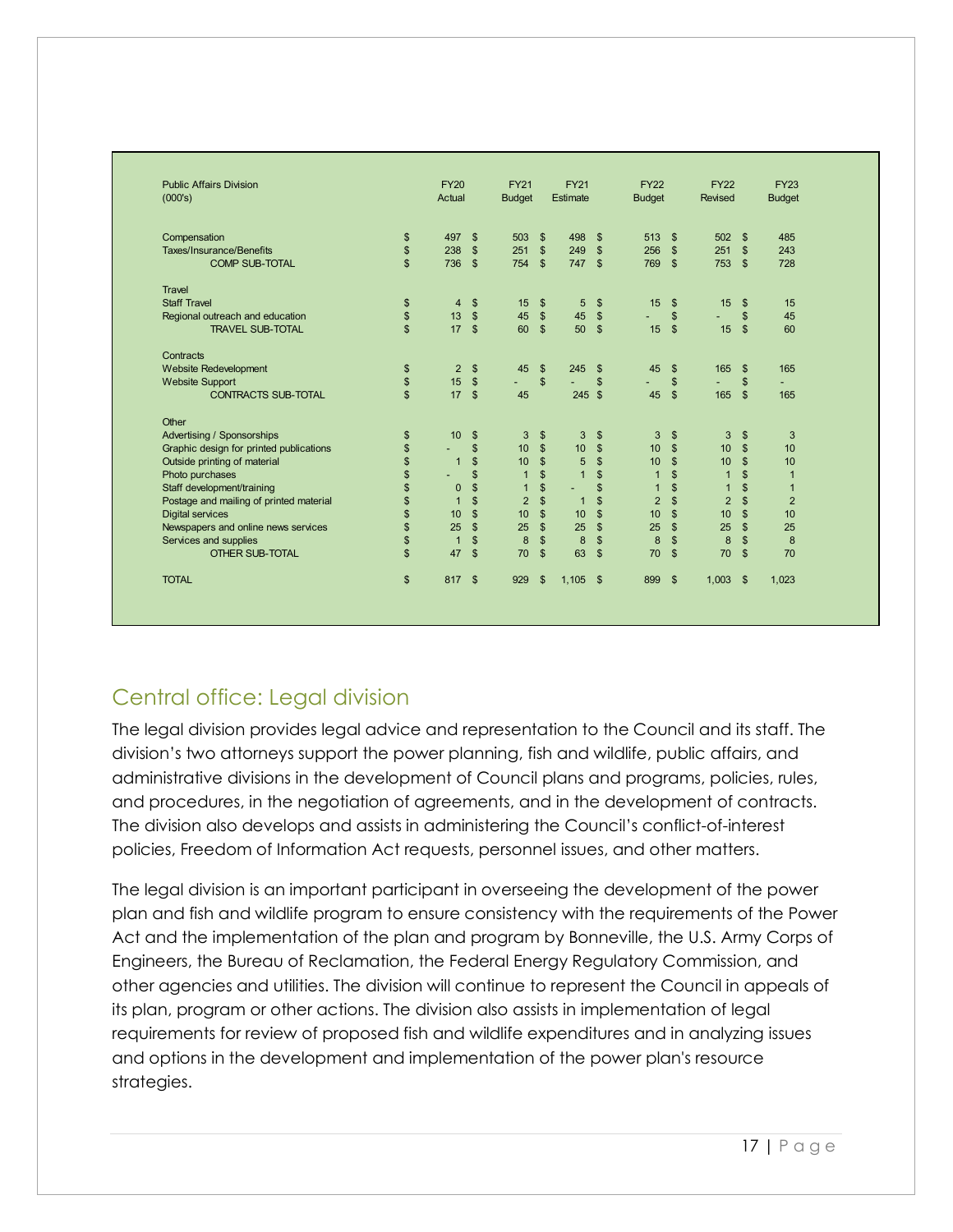The legal division works proactively to anticipate legal issues and resolve problems in lieu of litigation, where appropriate. The division represents the Council in litigation when it does occur.

The division also participates and presents at conferences and educational programs related to energy and fish and wildlife.



| <b>Legal Division</b><br>(000's)    | <b>FY20</b> | Actual         |                           | <b>FY21</b><br><b>Budget</b> |                         | <b>FY21</b><br>Estimate |                         | <b>FY22</b><br><b>Budget</b> |                | <b>FY22</b><br><b>Revised</b> |                                                   | <b>FY23</b><br><b>Budget</b> |
|-------------------------------------|-------------|----------------|---------------------------|------------------------------|-------------------------|-------------------------|-------------------------|------------------------------|----------------|-------------------------------|---------------------------------------------------|------------------------------|
|                                     |             |                |                           |                              |                         |                         |                         |                              |                |                               |                                                   |                              |
| Compensation                        | \$          | 279            | $\mathfrak{S}$            | 286                          | $\mathfrak{S}$          | 284                     | \$                      | 296                          | \$             | 293                           | \$                                                | 303                          |
| <b>Taxes/Insurance/Benefits</b>     | \$          | 125            | $\boldsymbol{\mathsf{S}}$ | 143                          | $\mathfrak{F}$          | 142                     | \$                      | 148                          | \$             | 147                           | \$                                                | 151                          |
| <b>SUB-TOTAL</b>                    | \$          | 404            | $\mathfrak{s}$            | 429                          | $\mathfrak{F}$          | 426                     | $\mathfrak{F}$          | 444                          | $\mathfrak{S}$ | 440                           | \$                                                | 454                          |
| <b>Travel</b>                       | \$          | $\overline{2}$ | \$                        | 10 <sup>1</sup>              | $\frac{3}{2}$           | $\overline{2}$          | \$                      | 8                            | \$             | $\bf 8$                       | \$                                                | 10                           |
| <b>TRAVEL SUB-TOTAL</b>             | \$          | $\overline{2}$ | $\sqrt[6]{\frac{1}{2}}$   | 10                           | $\sqrt[6]{\frac{1}{2}}$ | $\overline{2}$          | $\sqrt[6]{\frac{1}{2}}$ | $\boldsymbol{8}$             | $\frac{1}{2}$  | $\overline{8}$                | \$                                                | 10                           |
| <b>Contracts</b>                    |             |                |                           |                              |                         |                         |                         |                              |                |                               |                                                   |                              |
| <b>Hearings</b>                     | \$          |                | \$                        | 3                            | \$                      | $\overline{2}$          | \$                      | 3                            | \$             | 3                             | \$                                                | 3                            |
| Outside legal counsel               |             | ÷.             | \$                        | 5                            | \$                      | 5                       | \$                      | 5                            | $\,$           | 5                             | $\, \, \raisebox{-1.5pt}{\text{\circle*{1.5}}}\,$ | 5                            |
| Litigation services                 | \$          |                | \$                        |                              | \$                      |                         | \$                      |                              | \$             |                               | \$                                                | ٠                            |
| <b>CONTRACTS SUB-TOTAL</b>          | \$          |                | \$                        | 8                            | \$                      | $\overline{7}$          | $\mathfrak{S}$          | 8                            | $\sqrt{2}$     | 8                             | $\mathfrak{S}$                                    | 8                            |
| <b>Other</b>                        |             |                |                           |                              |                         |                         |                         |                              |                |                               |                                                   |                              |
| <b>Continuing Education</b>         | \$          | $\overline{2}$ | \$                        | $\overline{2}$               | \$                      | $\overline{2}$          | \$                      | $\overline{2}$               | \$             | $\overline{2}$                | \$                                                | $\overline{2}$               |
| Dues/subscriptions                  | \$          | 10             | $\mathsf{\$}$             | 10                           | $\mathfrak{F}$          | 10                      | $\mathfrak{S}$          | 11                           | $\mathfrak{S}$ | 11                            | \$                                                | 11                           |
| <b>Federal Register Notices</b>     | \$          | ٠              | \$                        |                              | \$                      | ٠                       | \$                      | ÷,                           | \$             | ٠                             | \$                                                | ٠                            |
| <b>Temporary Personnel Services</b> | \$          | ٠              | \$                        | 4                            | $\mathfrak{F}$          | 4                       | $\mathfrak{S}$          | 4                            | \$             | $\overline{4}$                | \$                                                | 4                            |
| <b>OTHER SUB-TOTAL</b>              | \$          | 12             | \$                        | 16                           | $\mathfrak{S}$          | 16                      | $\mathfrak{L}$          | 17                           | \$             | 17                            | \$                                                | 17                           |
| <b>TOTAL</b>                        | \$          | 418            | $\mathfrak{s}$            | 463                          | \$                      | 451                     | \$                      | 477                          | \$             | 473                           | \$                                                | 489                          |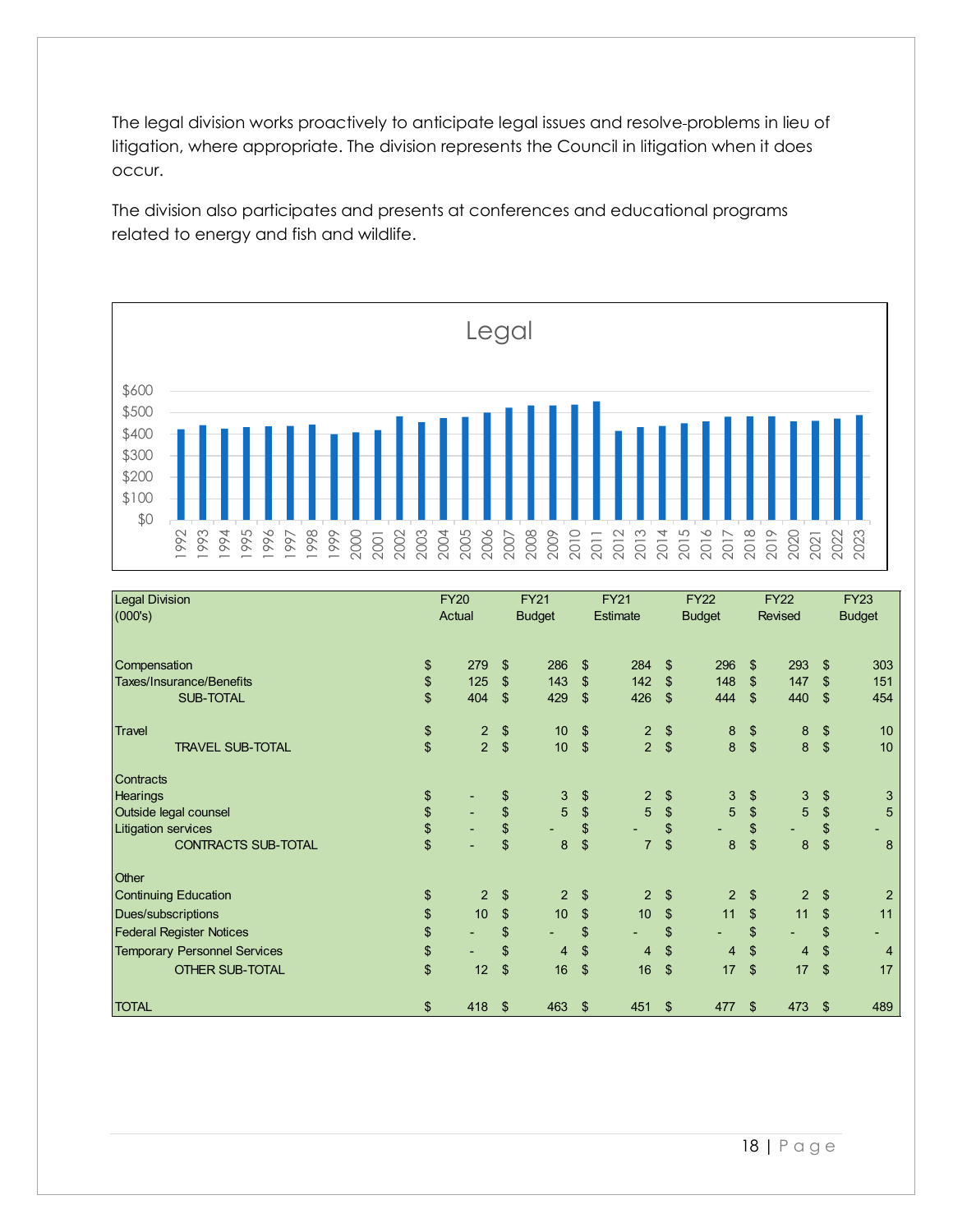## Central office: Administrative division

The administrative division provides executive direction for all Council staff operations. In addition, financial, administrative, and human resources services are provided to the legal division, power planning division, fish and wildlife division, and the public affairs division.

#### Office of the Executive Director

For budget purposes, the executive director's office is included in the administrative division function. Staff work for all Council activities is directed by the executive director. In addition, this office guides and coordinates Council activities with regional energy, fish, and wildlife entities, as well as with congressional offices, federal agencies, and regional organizations.

#### Finance and Administration

- Financial management. Activities in this area include the operation of monthly accounts payable, payroll, Bonneville funding awards and general ledger accounting systems. Budget development (Section 4(c)(4) of the Power Act) and administration, as well as arranging for annual audits (Section 4(c)(10)) of the Council's financial records, are part of this function.
- Contract administration. This responsibility (Section  $4(a)(4)$ ) includes establishing contract administrative records, reviewing and approving contractor invoices, and monitoring contractor costs in relation to work accomplished. Other responsibilities include amendments to contracts, review for conflicts of interest and arbitration of contractor performance issues.
- Information systems support. The Covid-19 situation provided an unanticipated boost to deployment and staff training on technologies to facilitate conducting Council business remotely. The Council has improved productivity and efficiency in internal business operations as well by deploying technology and developing business procedures that move the Council towards paperless business operations. Related costs include two full-time staff who assist all divisions, provide state office operational support, oversee equipment maintenance agreements, software leases and licenses, installation of data-storage devices, computer systems and hardware, and maintain office phone systems for the central and state offices. Information systems staff also continuously maintains a secure computing environment for Council operations and develops the technology roadmap for future Council operation.
- Human resource services. This function includes responsibility for the administration of employee insurance and benefit programs, grievance procedures, Equal Employment Opportunity practices, and staff development policies. Development of salary administration procedures, employee performance appraisal policies, and the Council compensation plan (Section 4(b)(3)) also are included.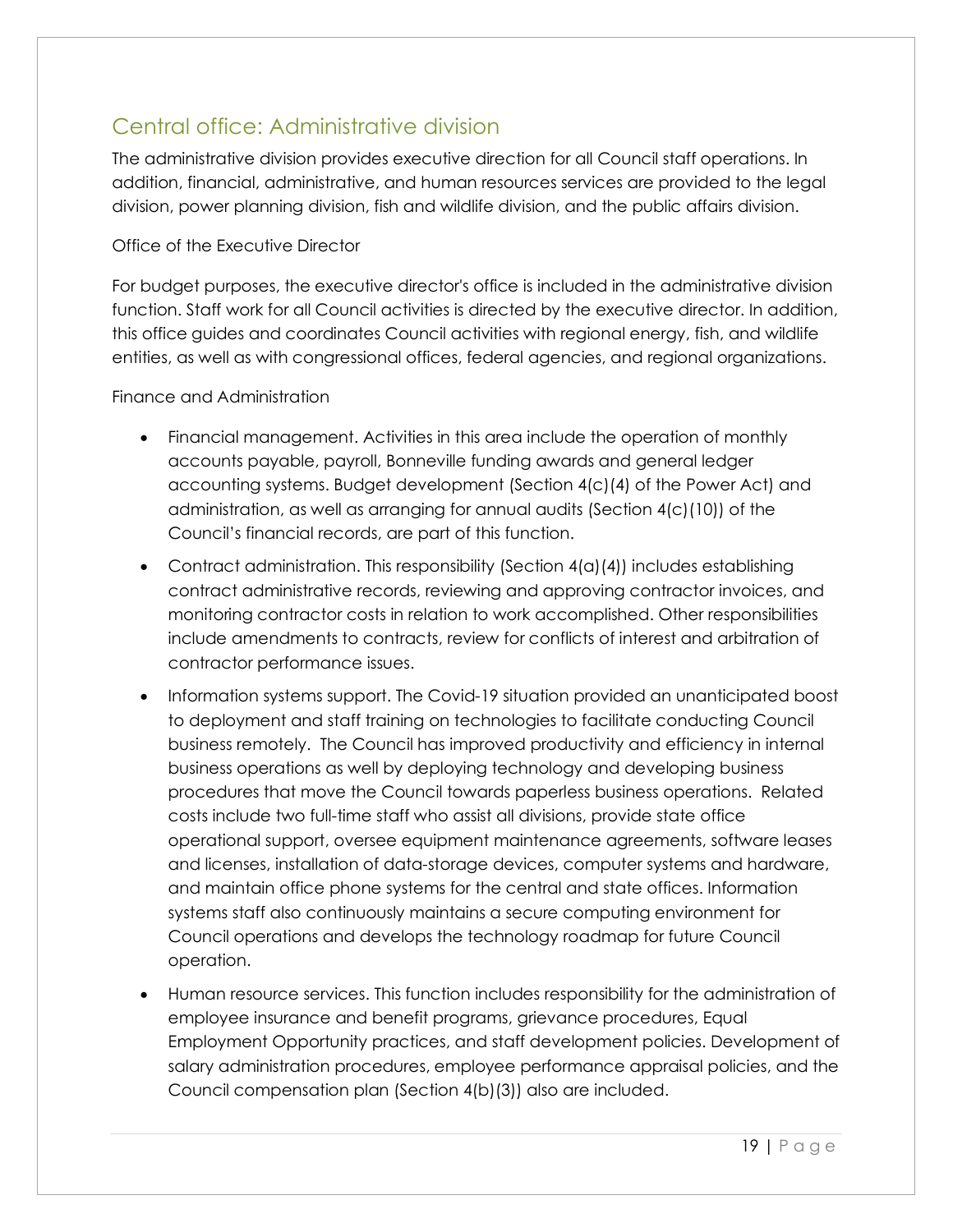• Administrative support. The administrative division provides support for Council meetings and hearings, including scheduling and room arrangements. Arranging travel for Council meetings and public hearings for members and staff as well as travel reimbursement processing is also part of the administrative support provided. Contract funds allocated for preparing minutes of Council meetings are being reduced to find savings. Funds for hosting advisory committee meetings and paying for public hearing transcription as well as acoustical support for Council meetings held outside of Portland continues. Division funds are used for administrative audits and studies, office systems analysis, retirement plan matters, compensation/benefits planning, management audits, and information systems support. The administrative division also is accountable for planning office space, communication systems, office equipment systems, and storage of administrative records.

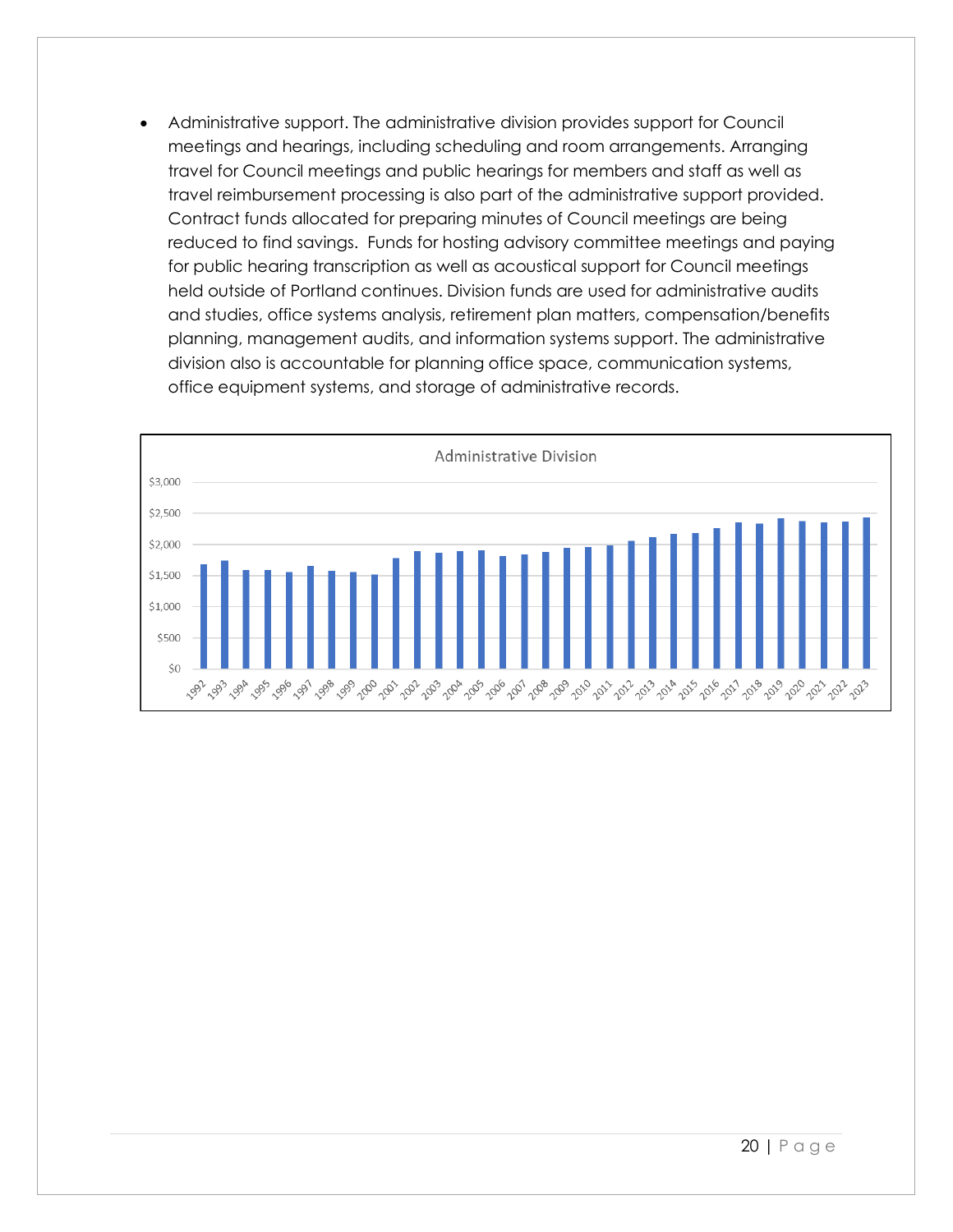| <b>Administrative Division</b><br>(000's)   | FY2020<br>Actual     | FY2021<br><b>Budget</b> | <b>FY21</b><br>Estimate | <b>FY22</b><br><b>Budget</b> | <b>FY22</b><br><b>Revised</b> | <b>FY23</b><br><b>Budget</b> |
|---------------------------------------------|----------------------|-------------------------|-------------------------|------------------------------|-------------------------------|------------------------------|
| Compensation                                | \$<br>983            | \$<br>960               | \$<br>913               | \$<br>983                    | \$<br>923                     | \$<br>958                    |
| Taxes/Insurance/Benefits                    | \$<br>458            | \$<br>480               | \$<br>456               | \$<br>491                    | \$<br>461                     | \$<br>479                    |
| <b>COMP SUB-TOTAL</b>                       | \$<br>1.441          | \$<br>1.440             | \$<br>1,440             | \$<br>1,474                  | \$<br>1,384                   | \$<br>1,437                  |
| Travel                                      | \$<br>4              | \$<br>15                | \$<br>4                 | \$<br>15                     | \$<br>8                       | \$<br>10                     |
| <b>TRAVEL SUB-TOTAL</b>                     | \$<br>4              | \$<br>15                | \$<br>$\overline{4}$    | \$<br>15                     | \$<br>8                       | \$<br>10                     |
| Contracts                                   |                      |                         |                         |                              |                               |                              |
| <b>Council Meeting Minutes</b>              | \$<br>36             | \$<br>35                | \$<br>20                | \$<br>35                     | \$                            | \$                           |
| <b>Adminisrative Review</b>                 | \$                   | \$                      | \$                      | \$                           | \$                            | \$                           |
| <b>Outside Legal Services</b>               | \$<br>9              | \$<br>5                 | \$<br>$\sqrt{5}$        | \$<br>5                      | \$<br>5                       | \$<br>5                      |
| <b>CONTRACTS SUB-TOTAL</b>                  | \$<br>45             | \$<br>40                | \$<br>25                | \$<br>40                     | \$<br>5                       | \$<br>5                      |
| Other                                       |                      |                         |                         |                              |                               |                              |
| Council Meeting Room Rental/ Refreshment \$ | ٠                    | \$<br>25                | \$<br>25                | \$<br>25                     | \$<br>15                      | \$<br>25                     |
| <b>Employee Recruiting</b>                  | \$<br>60             | \$<br>15                | \$<br>15                | \$<br>15                     | \$<br>10                      | \$<br>10                     |
| <b>Staff Development</b>                    | \$<br>9              | \$<br>8                 | \$<br>8                 | \$<br>8                      | \$<br>8                       | \$<br>8                      |
| <b>Office Supplies</b>                      | \$<br>11             | \$<br>25                | \$<br>25                | \$<br>30                     | \$<br>27                      | \$<br>27                     |
| <b>Central Office Rent</b>                  | \$<br>436            | \$<br>410               | \$<br>410               | \$<br>500                    | \$<br>400                     | \$<br>475                    |
| Insurance                                   | \$<br>22             | \$<br>27                | \$<br>27                | \$<br>27                     | \$<br>27                      | \$<br>27                     |
| Telephone and Internet Srvcs/ Maintenance   | \$<br>51             | \$<br>50                | \$<br>50                | \$<br>55                     | \$<br>55                      | \$<br>55                     |
| Postage/ Mail / Freight                     | \$<br>6              | \$<br>14                | \$<br>14                | \$<br>15                     | \$<br>15                      | \$<br>15                     |
| <b>Payroll Processing Services</b>          | \$<br>15             | \$<br>14                | \$<br>14                | \$<br>14                     | \$<br>15                      | \$<br>14                     |
| <b>Audit and Accounting Services</b>        | \$<br>35             | \$<br>60                | \$<br>60                | \$<br>65                     | \$<br>65                      | \$<br>65                     |
| <b>Temporary Personnel Services</b>         | \$<br>$\mathbf{0}$   | \$<br>10                | \$<br>10                | \$<br>10                     | \$<br>10                      | \$<br>10                     |
| <b>Accounting Software and Support</b>      | \$                   | \$<br>5                 | \$<br>5                 | \$<br>5                      | \$<br>10                      | \$<br>10                     |
| Reference Material / Subscriptions          | \$<br>$\overline{2}$ | \$<br>$\mathbf{1}$      | \$<br>$\mathbf{1}$      | \$<br>$\mathbf{1}$           | \$<br>3                       | \$<br>3                      |
| <b>Equipment Rental</b>                     | \$<br>29             | \$<br>25                | \$<br>25                | \$<br>25                     | \$<br>25                      | \$<br>25                     |
| <b>Equipment Repair and Maintenance</b>     | \$<br>67             | \$<br>35                | \$<br>35                | \$<br>35                     | \$<br>35                      | \$<br>35                     |
| <b>Computer Services &amp; Supplies</b>     | \$<br>122            | \$<br>130               | \$<br>130               | \$<br>130                    | \$<br>170                     | \$<br>150                    |
| <b>Furniture and Equipment</b>              | \$<br>$\mathbf{1}$   | \$<br>10                | \$<br>10                | \$<br>10                     | \$<br>75                      | \$<br>30                     |
| <b>OTHER SUB-TOTAL</b>                      | \$<br>866            | \$<br>864               | \$<br>864               | \$<br>970                    | \$<br>965                     | \$<br>984                    |
| <b>TOTAL</b>                                | \$<br>2,356          | \$<br>2,359             | \$<br>2,332             | \$<br>2,499                  | \$<br>2,362                   | \$<br>2,435                  |

## State offices

Two Council members are appointed by the governor of each state (Section 4 (a)(2)(B) of the Power Act). Each state Council office is an entity of its respective state government. The central office of the Council provides the budgeting, accounting, payroll and benefits administration for state Council offices.

Each state individually budgets for those activities necessary to carry out its participation and responsibilities under the Act. These funds provide for the Council members' compensation, travel, staff support, and office expenses. Each state has the option to hire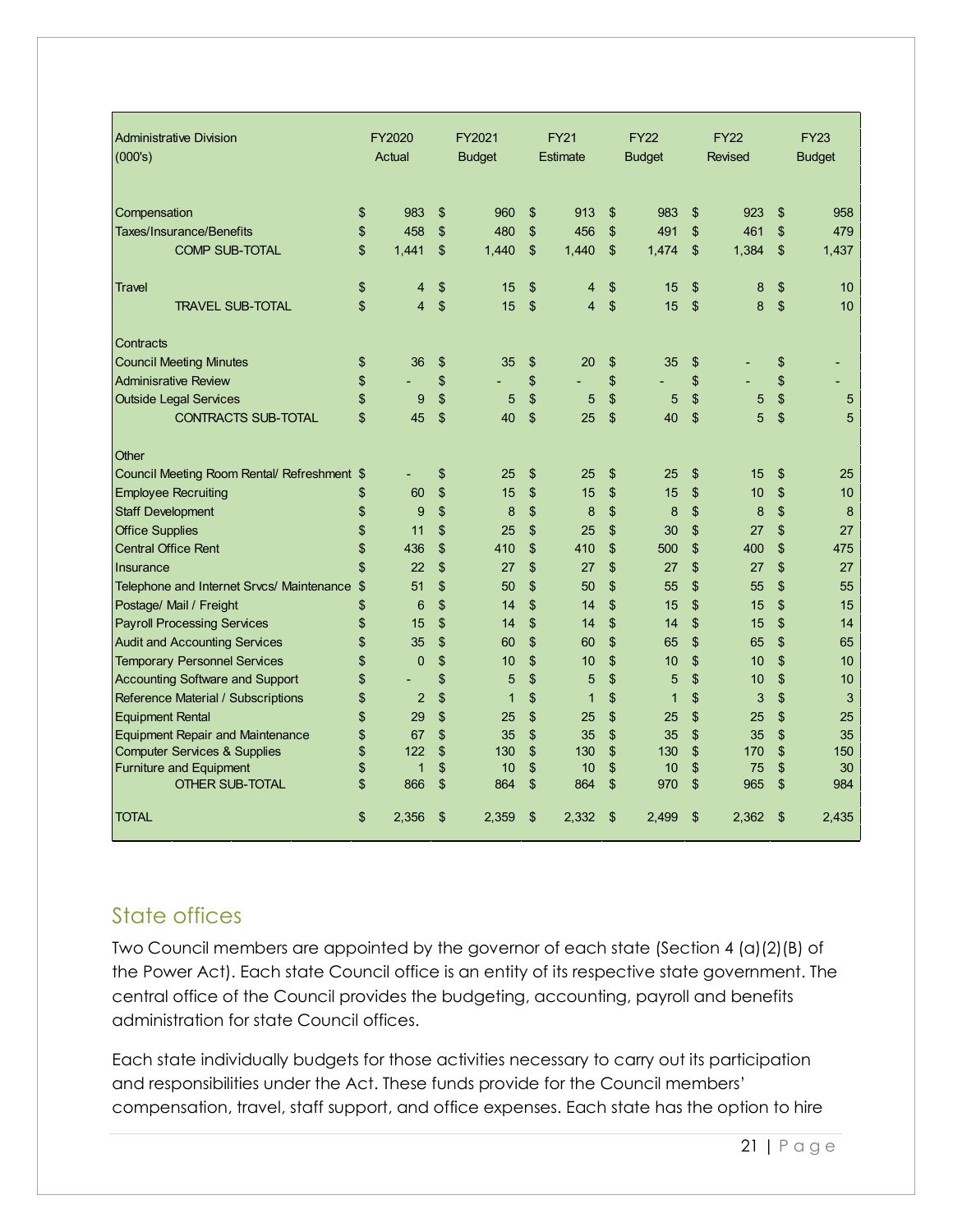staff, to use outside contractors or the technical services of other state agencies to analyze the impact of the plan and program on the state, to develop state public information and involvement programs, and for administrative support. State budgets can thus vary widely in the personal services category and the contracting category, depending upon the type of Council organization in each state. Use of state energy agency and/or fish and wildlife agency staff provides Council members with technical support on state policies and issues related to the Council's fish and wildlife program and the power plan. Council members use their own staff for most technical review activities.

State Council offices carry out the following activities:

- Represent state interests. Council members represent state interests as well as regional interests in all fish and wildlife and energy system matters. This involves establishing and maintaining close working relationships with entities within their states that have a stake in the outcome of the Council's planning efforts. These include, but are not limited to, entities that are operators of hydroelectric projects, public and private utilities, groups focused on protection of the environment, state fish and wildlife agencies, energy regulatory agencies, Indian tribes, and legislative and local government rulemaking bodies.
- Technical review. Council members may require technical assistance and review capability to assess the impacts of regional issues that come before the Council on their state programs, laws, and practices. This technical review is provided by state Council staff and/or other state agency staff. Examples of regional Council issues that can affect each state differently include implementation of the protectedareas rules in the fish and wildlife program, hatchery and habitat projects, wildlife mitigation projects, and Columbia River operations for salmon recovery.
- Public information and involvement. While the Council's central office is responsible for developing material for the Council's public information and involvement programs, each state implements public involvement activities that are focused on Council issues that have a specific impact in that state. In addition, each state may use local advisory committees and town hall meetings for consultations on certain aspects of the Council's planning. This also can involve preparation of information regarding statewide energy and fish and wildlife issues. State public information and involvement activities are provided by state Council staff or with the assistance of other state agencies.
- Administrative support. Council members and their administrative/clerical staff are provided office space and office supplies and services (telephone, copier, and computer support). On occasion, a state agency such as the governor's office or energy office may provide space or office services for the state Council members or staff. Fiscal services such as payroll, accounts payable, budget, and audit also can be provided, although these are often provided by the Council's central office.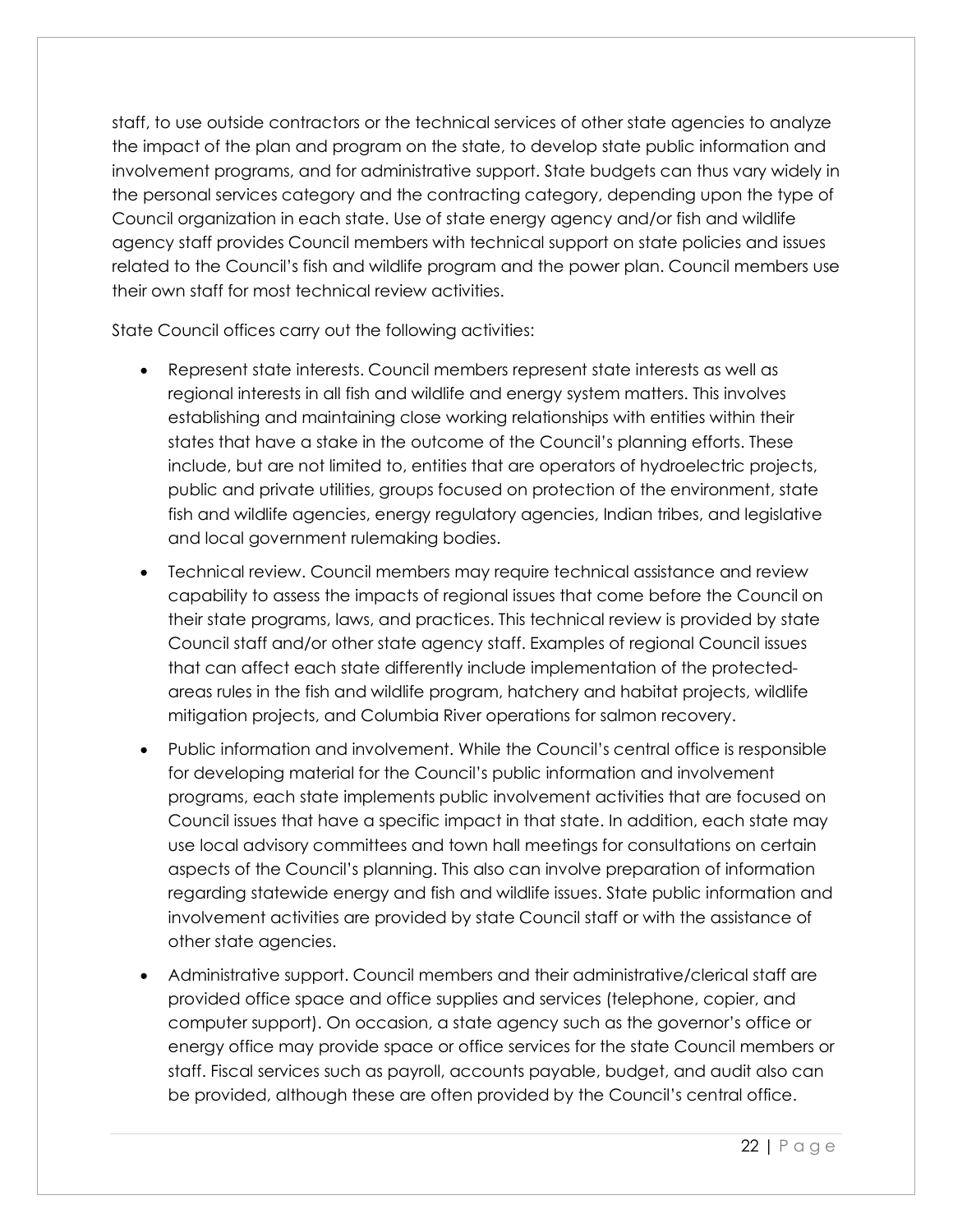Administrative support services may be provided either on a direct-charge basis or through an approved indirect overhead rate.



Detailed budgets for each state Council office are shown below.

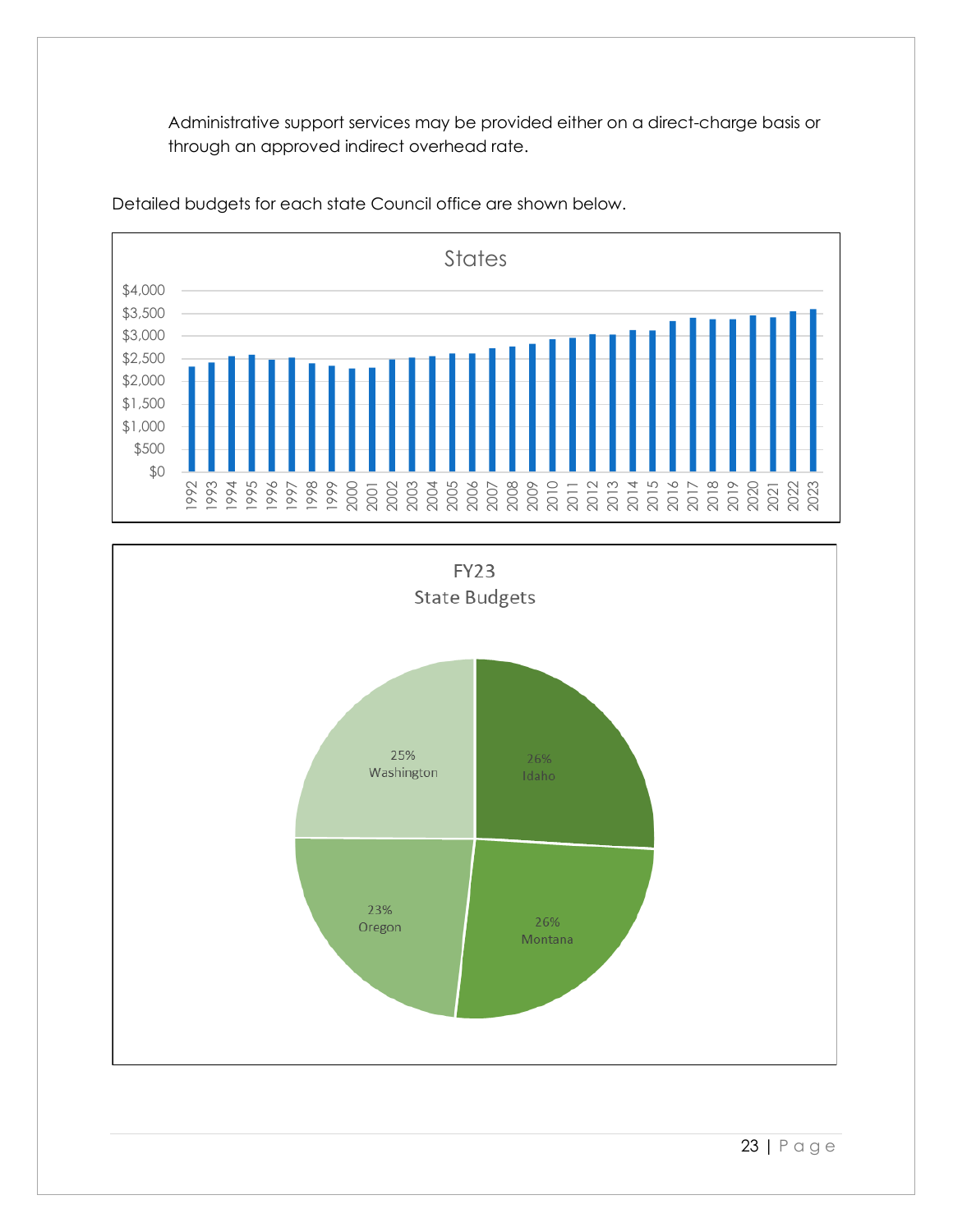| FY23 State Budgets<br>(000's)    |                |                |                |                |                |                |              |                |          |                |
|----------------------------------|----------------|----------------|----------------|----------------|----------------|----------------|--------------|----------------|----------|----------------|
|                                  | Idaho          |                |                | Montana        |                | Oregon         |              | Washington     | Total    |                |
| Compensation                     | \$             | 503            | \$             | 492            | \$             | 489            | \$           | 516            | \$       | 2,000          |
| <b>Taxes/Insurance/Benefits</b>  | \$             | 267            | $\mathfrak{S}$ | 270            | \$             | 245            | \$           | 289            | \$       | 1,071          |
| <b>COMP SUB-TOTAL</b>            | $\mathbf{s}$   | 769            | $\mathfrak{L}$ | 762            | \$             | 734            | \$           | 805            | \$       | 3,071          |
| <b>Travel</b>                    |                |                |                |                |                |                |              |                |          |                |
| <b>TRAVEL SUB-TOTAL</b>          | $\mathfrak{S}$ | 57             | $\mathbf{s}$   | 60             | $\mathfrak{S}$ | 40             | \$           | 55             | \$       | 212            |
| Contracts                        |                |                |                |                |                |                |              |                |          |                |
| <b>CONTRACTS SUB-TOTAL</b>       | $\mathfrak{L}$ | 35             | $\mathbf{s}$   | 25             | $\frac{2}{3}$  | 3              | \$           | 5              | \$       | 68             |
| Other                            |                |                |                |                |                |                |              |                |          |                |
| <b>Employee Training</b>         | \$             | 1              | \$             |                | \$             | $\overline{2}$ | \$           | 1              | \$       | 5              |
| <b>Office Supplies</b>           | \$             | 8              | \$             | $\overline{4}$ | \$             | 3              | \$           | 5              | \$       | 20             |
| Telephone/Internet service       | \$             | 10             | \$             | 10             | \$             | 5              | \$           | $\overline{7}$ | \$       | 32             |
| Postage/mailing/freight          | \$             | $\overline{1}$ | $\mathfrak{s}$ | 3              | \$             | ٠              | \$           | $\overline{1}$ | \$       | 5              |
| <b>Office Rent and utilities</b> | \$             | 45             | \$             | 50             | \$             | 25             | \$           | 13             | \$       | 133            |
| Dues/Subscriptions               | \$             | 1              | \$             |                |                |                | \$           | $\overline{1}$ | \$       | 3              |
| Meeting Room Rental              | \$             | $\overline{1}$ | $\mathfrak{s}$ |                | $\sqrt{2}$     | $\overline{2}$ | \$           | $\overline{1}$ | \$       | 5              |
| Miscellaneous Expense            |                | $\overline{1}$ | \$             |                |                |                | \$           |                | \$       | $\overline{2}$ |
| Repair/Maintain Equipment        | \$             | 3              | \$             | 3              | \$             | $\mathbf{1}$   | \$           | $\overline{2}$ | \$       | 9              |
| <b>Equipment Rental</b>          | \$             |                | \$             | 8              | \$             |                | \$           |                | \$       | 8              |
| <b>OTHER SUB-TOTAL</b>           | $\mathbf{\$}$  | 71             | $\mathbf{s}$   | 82             | $\mathbf{\$}$  | 38             | $\mathbb{S}$ | 31             | \$<br>\$ | 222            |
| <b>TOTAL</b>                     | \$             | 932            | \$             | 929            | \$             | 815            | \$           | 896            | \$       | 3,573          |

| <b>FY23 IDAHO</b><br>(000's)     |              | <b>FY20</b><br>Actual |                | <b>FY21</b><br><b>Budget</b> |                | <b>FY21</b><br>Estimate |                | <b>FY22</b><br><b>Budget</b> |                | <b>FY22</b><br>Revised |                | <b>FY23</b><br><b>Budget</b> |
|----------------------------------|--------------|-----------------------|----------------|------------------------------|----------------|-------------------------|----------------|------------------------------|----------------|------------------------|----------------|------------------------------|
| Compensation                     | \$           | 475                   | \$             | 478                          | \$             | 482                     | \$             | 486                          | \$             | 488                    | $\mathfrak{s}$ | 503                          |
| Taxes/Insurance/Benefits         | \$           | 251                   | \$             | 239                          | $\mathfrak{s}$ | 255                     | \$             | 243                          | \$             | 259                    | \$             | 267                          |
| <b>COMP SUB-TOTAL</b>            | $\mathbf{s}$ | 725                   | $\mathsf{\$}$  | 717                          | $\mathfrak{S}$ | 737                     | $\mathsf{\$}$  | 729                          | \$             | 747                    | $\mathbf{\$}$  | 769                          |
| <b>Travel</b>                    |              |                       |                |                              |                |                         |                |                              |                |                        |                |                              |
| <b>TRAVEL SUB-TOTAL</b>          | \$           | 27                    | $\mathsf{\$}$  | 57                           | $\sqrt{3}$     | 15                      | $\mathfrak{s}$ | 57                           | \$             | 57                     | $\mathfrak{F}$ | 57                           |
| Contracts                        |              |                       |                |                              |                |                         |                |                              |                |                        |                |                              |
| <b>CONTRACTS SUB-TOTAL</b>       | \$           | 27                    | $\mathsf{\$}$  | 35 <sup>5</sup>              | $\mathfrak{F}$ | 35                      | $\mathfrak{F}$ | 35 <sup>5</sup>              | \$             | 35                     | $\mathfrak{s}$ | 35                           |
| Other                            |              |                       |                |                              |                |                         |                |                              |                |                        |                |                              |
| <b>Employee Training</b>         | \$           | 0                     | \$             |                              | $\mathfrak{S}$ | ٠                       | \$             |                              | \$             |                        | $\mathfrak{s}$ |                              |
| <b>Office Supplies</b>           | \$           | $\overline{2}$        | \$             | 8                            | \$             | $\overline{4}$          | \$             | 8                            | \$             | $\bf 8$                | \$             | 8                            |
| Telephone/Internet service       | \$           | $\overline{4}$        | \$             | 14                           | $\mathbb{S}$   | 5                       | $\mathbb{S}$   | 14                           | $\mathfrak{s}$ | 10                     | $\mathsf{s}$   | 10                           |
| Postage/mailing/freight          | \$           | $\overline{1}$        | \$             | 1                            | \$             | $\overline{1}$          | \$             |                              | \$             | 1                      | \$             | 1                            |
| <b>Office Rent and utilities</b> | \$           | 39                    | \$             | 45                           | \$             | 40                      | \$             | 45                           | \$             | 45                     | \$             | 45                           |
| Dues/Subscriptions               | \$           |                       | \$             | $\overline{1}$               | \$             | ٠                       | \$             |                              | \$             | $\overline{1}$         | \$             |                              |
| <b>Meeting Room Rental</b>       | \$           | ٠                     | \$             |                              | \$             | $\mathbf{1}$            | \$             |                              | \$             |                        | \$             |                              |
| Miscellaneous Expense            | \$           |                       | \$             |                              | \$             | 1                       | \$             |                              | \$             |                        | \$             |                              |
| Repair/Maintain Equipment        | \$           | 5                     | \$             | 3                            | \$             | 5                       | \$             | 3                            | \$             | 3                      | \$             | 3                            |
| Equipment Rental                 | \$           |                       | \$             |                              | $\mathsf{\$}$  | ٠                       | \$             |                              | $\mathsf{\$}$  |                        | \$             | ٠                            |
| <b>OTHER SUB-TOTAL</b>           | \$           | 50                    | $\mathbb{S}$   | 75                           | $\mathsf{\$}$  | 57                      | \$             | 74                           | \$             | 71                     | \$             | 71                           |
| <b>TOTAL</b>                     | \$           | 829                   | $\mathfrak{F}$ | 884                          | \$             | 844                     | \$             | 895                          | \$             | 910                    | -\$            | 932                          |

\*Idaho Council members receive technical and administrative support from three full-time positions. The positions primarily include energy and rates analyses, administrative program management, and secretarial support. Contract services provide for legal counsel and technical assistance, when necessary. The Council offices are located in Eagle.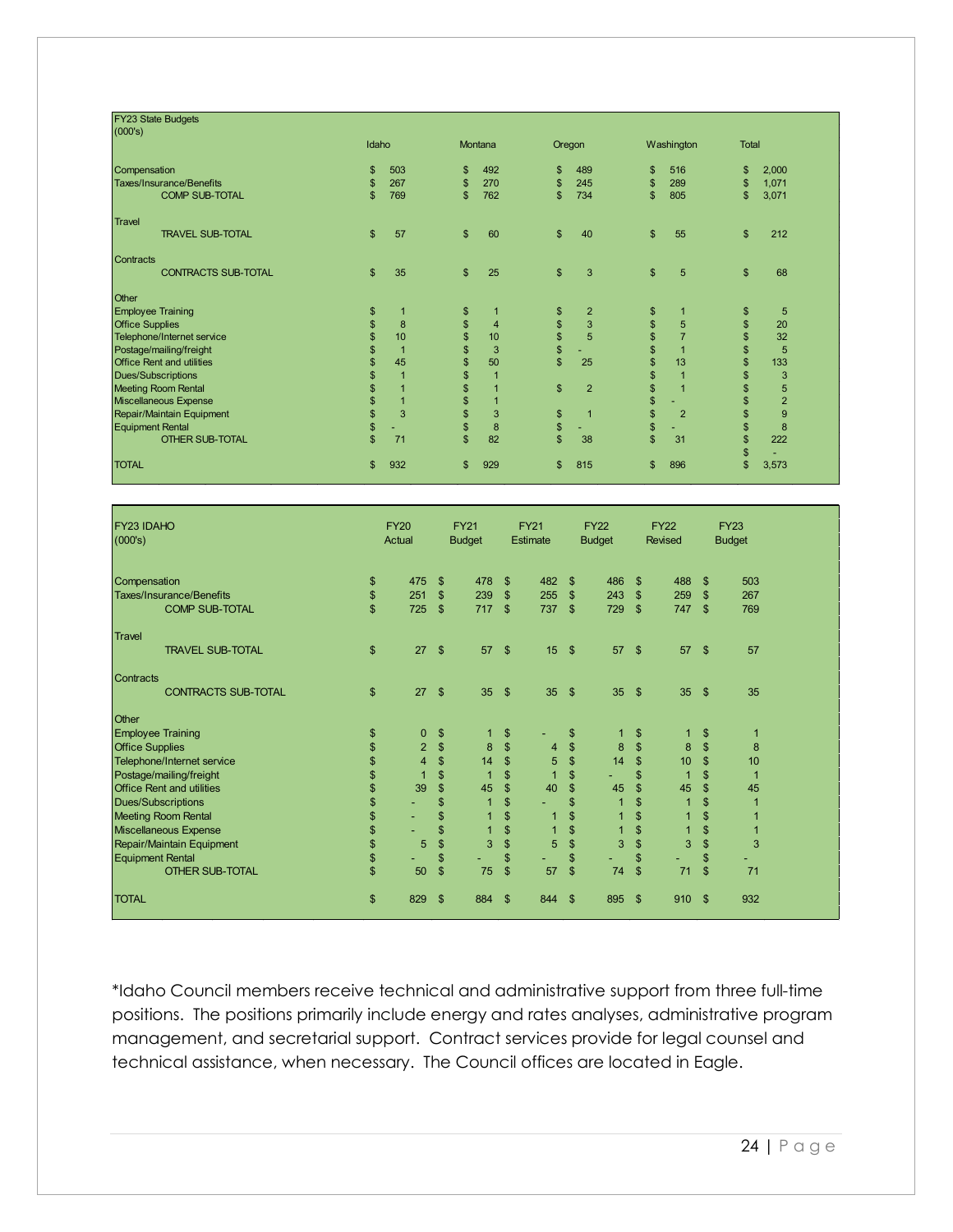| <b>FY23 MONTANA</b><br>(000'S)          | <b>FY20</b><br>Actual |               | <b>FY21</b><br><b>Budget</b> |                           | <b>FY21</b><br>Estimate |                    | <b>FY22</b><br><b>Budget</b> |                | <b>FY22</b><br><b>Revised</b> |                | <b>FY23</b><br><b>Budget</b> |
|-----------------------------------------|-----------------------|---------------|------------------------------|---------------------------|-------------------------|--------------------|------------------------------|----------------|-------------------------------|----------------|------------------------------|
| Compensation                            | \$<br>451             | \$            | 467                          | $\boldsymbol{\mathsf{S}}$ | 467                     | \$                 | 477                          | $\mathfrak{S}$ | 477                           | $\mathfrak{S}$ | 492                          |
| <b>Taxes/Insurance/Benefits</b>         | \$<br>274             | $\mathsf{\$}$ | 233                          | $\boldsymbol{\mathsf{S}}$ | 257                     | \$                 | 239                          | $\frac{1}{2}$  | 262                           | \$             | 270                          |
| <b>COMP SUB-TOTAL</b>                   | \$<br>726             | $\mathbf{\$}$ | 700                          | $\mathsf{\$}$             | 724                     | - \$               | 716                          | $\mathfrak{S}$ | 740                           | $\mathbf{\$}$  | 762                          |
| Travel                                  |                       |               |                              |                           |                         |                    |                              |                |                               |                |                              |
| <b>TRAVEL SUB-TOTAL</b>                 | \$<br>36              | -\$           | 61                           | $\mathbf{\$}$             | 25                      | $\mathbf{s}$       | 61                           | \$             | 60                            | - \$           | 60                           |
| Contracts                               |                       |               |                              |                           |                         |                    |                              |                |                               |                |                              |
| <b>CONTRACTS SUB-TOTAL</b>              | \$<br>16              | -\$           | 30                           | $\boldsymbol{\mathsf{S}}$ | 10                      | $\mathbf{\hat{s}}$ | 30                           | $\mathfrak{S}$ | 25                            | - \$           | 25                           |
| Other                                   |                       |               |                              |                           |                         |                    |                              |                |                               |                |                              |
| <b>Employee Training</b>                | \$<br>$\mathbf 0$     | \$            | 2                            | \$                        | 1                       | \$                 | 2                            | \$             |                               | \$             | 1                            |
| <b>Office Supplies</b>                  | \$<br>$\overline{2}$  | \$            | $\overline{7}$               | \$                        | 4                       | \$                 | $\overline{7}$               | \$             | $\overline{4}$                | \$             | $\overline{4}$               |
| Telephone and Internet services         | \$<br>$\overline{2}$  | \$            | 14                           | \$                        | 3                       | \$                 | 14                           | \$             | 10                            | \$             | 10                           |
| Postage/mailing                         | \$<br>$\overline{4}$  | \$            | 3                            | $\mathsf{\$}$             | 3                       | \$                 | 3                            | $\mathbb{S}$   | $\overline{3}$                | \$             | 3                            |
| <b>Office Rent</b>                      | \$<br>37              | \$            | 50                           | \$                        | 46                      | \$                 | 50                           | \$             | 50                            | \$             | 50                           |
| Dues/Subscriptions                      | \$                    | \$            | $\overline{1}$               | \$                        | ٠                       | \$                 | $\overline{1}$               | $\mathbb{S}$   | $\overline{1}$                | \$             | 1                            |
| <b>Meeting Room Rental</b>              | \$<br>$\mathbf{0}$    | \$            |                              | \$                        | $\overline{1}$          | \$                 |                              | \$             |                               | \$             |                              |
| Miscellaneous Expense                   | \$                    | \$            | 1                            | \$                        |                         | \$                 | 1                            | \$             |                               | \$             | 1                            |
| Repair/Maintain Equipment               | \$<br>9               | \$            | 3                            | \$                        | 9                       | \$                 | 3                            | \$             | 3                             | \$             | 3                            |
| <b>Office Utilities and Maintenance</b> | \$<br>10              | \$            | 8                            | \$                        | 10                      | \$                 | 8                            | \$             | 8                             | \$             | 8                            |
| <b>OTHER SUB-TOTAL</b>                  | \$<br>64              | \$            | 90                           | \$                        | 76                      | \$                 | 90                           | $\mathsf{\$}$  | 82                            | \$             | 82                           |
| <b>TOTAL</b>                            | \$<br>842             | -\$           | 881                          | \$                        | 835                     | - \$               | 897                          | \$             | 907                           | \$             | 929                          |

\* Montana Council members receive administrative and technical support on energy, fish and wildlife, public information and involvement activities from two full-time and one parttime position. Other specialized services are contracted for and utilized on an as needed basis. The Council offices are located in Helena.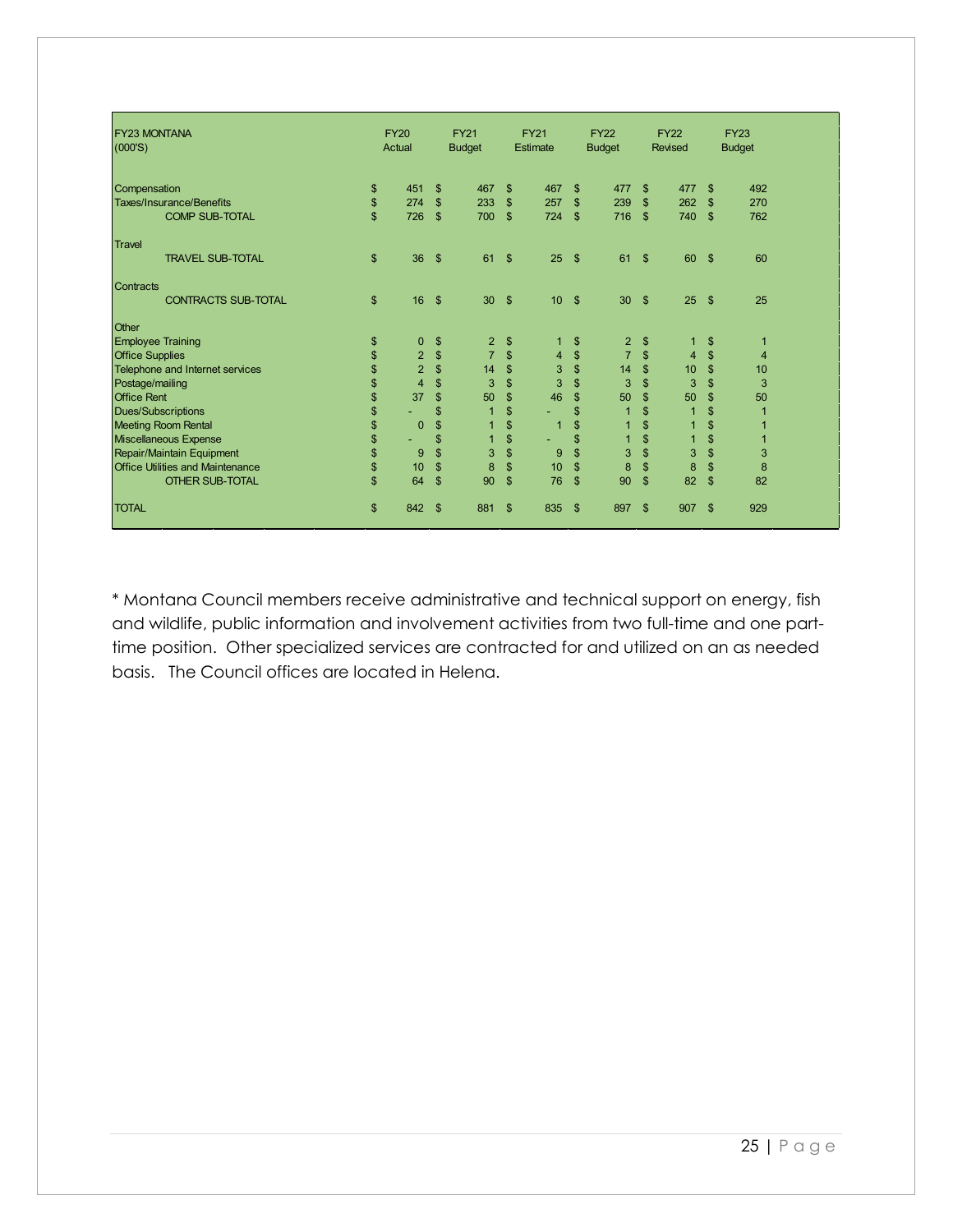| <b>FY23 OREGON</b><br>(000's)              |                                 | <b>FY2020</b><br>Actual |                                  | <b>FY21</b><br><b>Budget</b> |                          | <b>FY21</b><br><b>Estimate</b> |                                  | <b>FY22</b><br><b>Budget</b> |                                | <b>FY22</b><br><b>Revised</b> |                                 | <b>FY23</b><br><b>Budget</b> |  |
|--------------------------------------------|---------------------------------|-------------------------|----------------------------------|------------------------------|--------------------------|--------------------------------|----------------------------------|------------------------------|--------------------------------|-------------------------------|---------------------------------|------------------------------|--|
| Compensation<br>Taxes/Insurance/Benefits   | $\frac{3}{2}$<br>$\mathfrak{S}$ | 483<br>185              | $\mathfrak{s}$<br>$\mathfrak{S}$ | 465<br>232                   | \$<br>$\mathfrak{S}$     | 465<br>209                     | $\mathfrak{s}$<br>$\mathfrak{s}$ | 474<br>237                   | $\mathbb{S}$<br>$\mathfrak{S}$ | 515<br>258                    | $\mathbf{\$}$<br>$\mathfrak{s}$ | 489<br>245                   |  |
| <b>COMP SUB-TOTAL</b>                      | $\mathbf{\$}$                   | 668                     | $\mathbf{s}$                     | 697                          | $\mathsf{\$}$            | 674                            | $\mathfrak{s}$                   | 711                          | $\mathbb{S}$                   | 773                           | \$                              | 734                          |  |
| <b>Travel</b><br><b>TRAVEL SUB-TOTAL</b>   | $\mathsf{\$}$                   | 12                      | $\mathbf{s}$                     | 40                           | $\mathbf{\$}$            | 15                             | $^{\circ}$                       | 40                           | $\mathbf{s}$                   | 40                            | $\mathbf{\hat{s}}$              | 40                           |  |
| Contracts<br><b>CONTRACTS SUB-TOTAL</b>    | $\mathfrak{s}$                  |                         | $\mathfrak{S}$                   | 5 <sup>5</sup>               | \$                       | 2 <sup>5</sup>                 |                                  | 5                            | \$                             | 3                             | $\sqrt[6]{3}$                   | 3                            |  |
| Other                                      |                                 |                         |                                  |                              |                          |                                |                                  |                              |                                |                               |                                 |                              |  |
| <b>Employee Training</b>                   | \$                              |                         | \$                               | 4                            | \$                       |                                | \$                               | 3                            | \$                             | $\overline{2}$                | $\frac{3}{2}$                   | $\overline{2}$               |  |
| <b>Office Supplies</b>                     | \$                              | $\sqrt{3}$              | \$                               | $\,6\,$                      | $\frac{1}{2}$            | 3                              | $\frac{1}{2}$                    | 3                            | \$                             | 3                             | \$                              | 3                            |  |
| Telephone and Internet services            | \$                              | $\overline{2}$          | \$                               | 5                            | \$                       | $\overline{2}$                 | \$                               | 5                            | \$                             | 5                             | \$                              | 5                            |  |
| Postage/mailing                            | \$                              |                         | \$                               |                              |                          |                                | $\mathsf{\$}$                    |                              | \$                             | ٠                             | \$                              |                              |  |
| <b>Office Rent</b>                         | \$                              | 36                      | \$                               | 45                           | $\mathfrak{s}$           | 38                             | \$                               | 54                           | $\mathsf{\$}$                  | 25                            | \$                              | 25                           |  |
| Dues/Subscriptions/Sponsorship             | $\frac{1}{2}$                   | $\overline{2}$          | \$                               |                              |                          |                                | \$                               |                              |                                |                               |                                 |                              |  |
| <b>Meeting Room Rental</b>                 | $\frac{1}{2}$                   |                         | \$                               | 3                            | $\frac{1}{2}$            | ٠                              | \$                               | $\overline{2}$               | $\mathbb{S}$                   | $\overline{2}$                | $\mathbf{\$}$                   | $\overline{2}$               |  |
| <b>Temporary Staffing Expenses</b>         | \$<br>$\mathsf{\$}$             | $\overline{1}$          | \$<br>$\mathbf{\$}$              | $\overline{2}$               | \$<br>$\mathbf{\hat{s}}$ | 1                              | \$<br>$\mathsf{\$}$              | $\overline{1}$               | $\mathfrak{S}$                 |                               |                                 | $\overline{1}$               |  |
| Repair/Maintain Equipment                  |                                 |                         | \$                               |                              | \$                       |                                | \$                               |                              |                                | $\mathbf{1}$                  | \$                              |                              |  |
| Equipment Rental<br><b>OTHER SUB-TOTAL</b> | \$<br>$\mathbf{\$}$             | 43                      | $\mathsf{\$}$                    | 65                           | \$                       | 43                             | \$                               | 68                           | \$<br>$\mathbf{\$}$            | 38                            | \$<br>$\boldsymbol{\mathsf{S}}$ | 38                           |  |
| <b>TOTAL</b>                               | $\mathfrak{s}$                  | 723                     | $\mathbf{\hat{s}}$               | 807                          | \$                       | 734 \$                         |                                  | 824                          | - \$                           | 854                           | $\mathbf{\hat{s}}$              | 815                          |  |

\*Oregon Council members are state employees. They receive technical support through services from two full-time positions. Council offices are located in Portland.

| <b>IFY23 WASHINGTON</b><br>(000's) | <b>FY20</b><br>Actual |                | <b>FY21</b><br><b>Budget</b> |                    | <b>FY21</b><br>Estimate |                | <b>FY22</b><br><b>Budget</b> |                | <b>FY22</b><br>Revised |                | <b>FY23</b><br><b>Budget</b> |
|------------------------------------|-----------------------|----------------|------------------------------|--------------------|-------------------------|----------------|------------------------------|----------------|------------------------|----------------|------------------------------|
| Compensation                       | \$<br>495             | \$             | 498                          | $\mathfrak{s}$     | 491                     | \$             | 509                          | $\mathsf{\$}$  | 501                    | -\$            | 516                          |
| <b>Taxes/Insurance/Benefits</b>    | \$<br>276             | $\mathsf{\$}$  | 249                          | $\mathbb{S}$       | 275                     | $\mathfrak{F}$ | 254                          | $\mathfrak{S}$ | 281                    | $\mathbf{\$}$  | 289                          |
| <b>COMP SUB-TOTAL</b>              | \$<br>770             | $\mathfrak{s}$ | 747                          | $\mathbf{\$}$      | 766                     | $\mathbf{\$}$  | 763                          | $\mathfrak{S}$ | 782                    | - \$           | 805                          |
| <b>Travel</b>                      |                       |                |                              |                    |                         |                |                              |                |                        |                |                              |
| <b>TRAVEL SUB-TOTAL</b>            | \$<br>23              | $\mathsf{\$}$  | 55                           | $\sqrt{3}$         | 5 <sup>1</sup>          | \$             | 55                           | $\mathfrak{F}$ | 55                     | $\sqrt{3}$     | 55                           |
| <b>Contracts</b>                   |                       |                |                              |                    |                         |                |                              |                |                        |                |                              |
| <b>CONTRACTS SUB-TOTAL</b>         | \$                    | \$             | 5                            | $\mathbf{\hat{s}}$ |                         | \$             | 5                            | $\mathfrak{S}$ | 5                      | \$             | 5                            |
| Other                              |                       |                |                              |                    |                         |                |                              |                |                        |                |                              |
| <b>Employee Training</b>           | \$<br>0               | \$             |                              | $\frac{3}{2}$      |                         | \$             |                              | \$             |                        | \$             |                              |
| <b>Office Supplies</b>             | \$<br>$\overline{2}$  | $\mathsf{\$}$  | 5                            | $\mathbf{\$}$      | $\overline{2}$          | $\mathbf{\$}$  | $\sqrt{5}$                   | $\mathbb{S}$   | 5                      | $\mathfrak{S}$ | 5                            |
| <b>Telephone and Internet</b>      | \$<br>$\overline{4}$  | \$             | $\overline{7}$               | $\mathbf{\$}$      | 5                       | \$             | $\overline{7}$               | \$             | $\overline{7}$         | $\mathfrak{s}$ |                              |
| Postage/mailing                    | \$                    | \$             |                              | \$                 | $\Omega$                | $\mathbf{\$}$  |                              | $\mathsf{\$}$  |                        | $\mathfrak{s}$ |                              |
| <b>Office Rent and utilities</b>   | \$<br>10              | \$             | 15                           | \$                 | 10                      | \$             | 15                           | $\frac{1}{2}$  | 13                     | $\frac{3}{2}$  | 13                           |
| Dues/Subscriptions                 | \$                    | \$             |                              | \$                 |                         | \$             | $\overline{1}$               | \$             |                        | \$             |                              |
| <b>Meeting Room Rental</b>         | \$                    | \$             |                              | \$                 |                         | \$             |                              | \$             |                        | \$             |                              |
| <b>Temporary Staffing Expenses</b> | \$                    | \$             | ٠                            | \$                 | ٠                       | \$             | ٠                            | \$             |                        | \$             |                              |
| Repair/Maintain Equipment          | \$<br>$\overline{1}$  | \$             | $\overline{2}$               | \$                 | 1                       | \$             | $\overline{2}$               | \$             | $\overline{2}$         | \$             | $\overline{2}$               |
| Equipment Rental                   | \$                    | \$             | ٠                            | \$                 | ٠                       | \$             | ٠                            | \$             |                        | \$             |                              |
| <b>OTHER SUB-TOTAL</b>             | \$<br>16              | $\mathsf{\$}$  | 33                           | \$                 | 18                      | \$             | 33                           | $\mathfrak{s}$ | 31                     | $\mathbb{S}$   | 31                           |
| <b>TOTAL</b>                       | \$<br>810             | $\mathfrak{s}$ | 840                          | \$                 | 789                     | \$             | 856                          | $\mathfrak{F}$ | 873                    | -\$            | 896                          |

26 | Page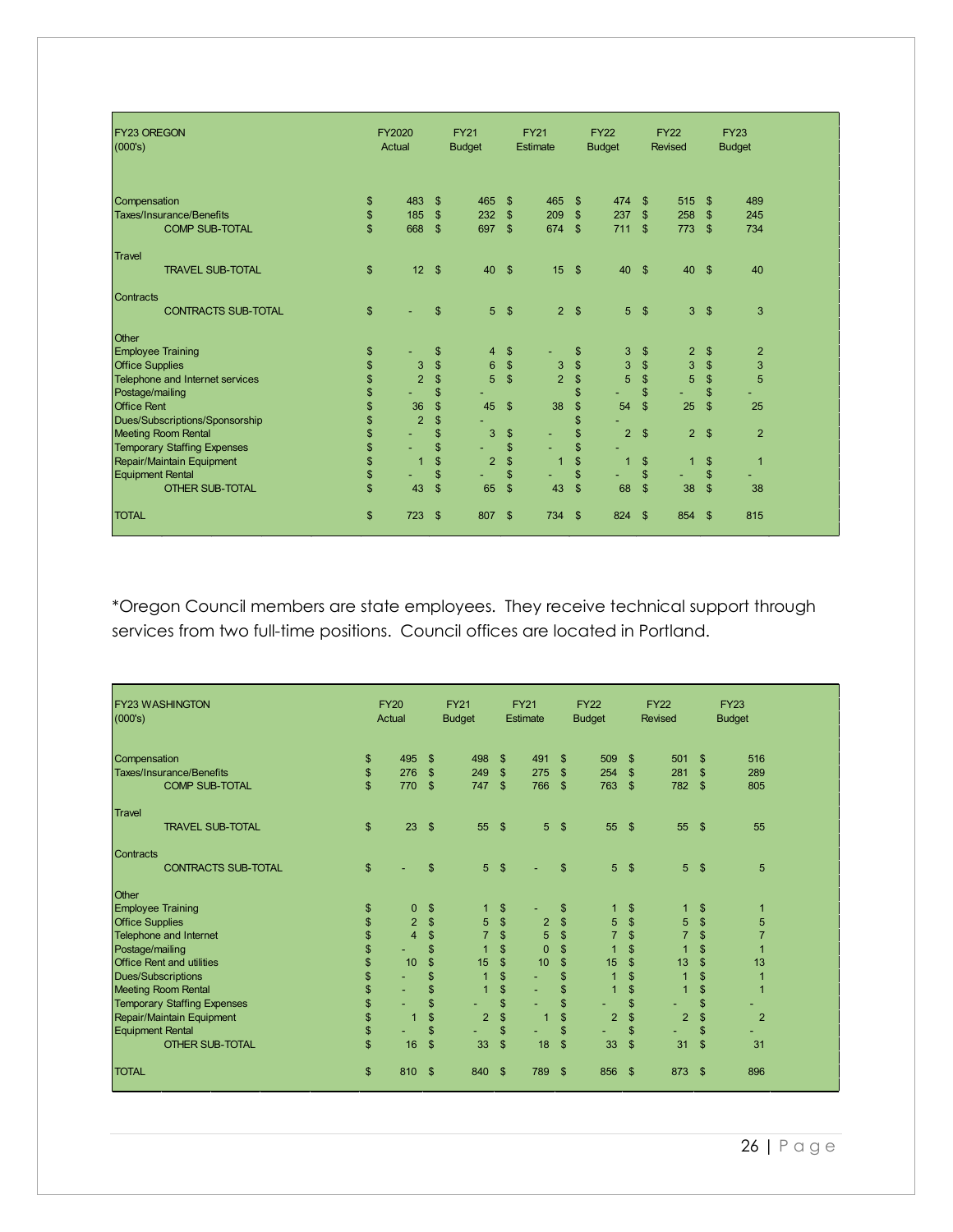\*Washington Council members represent individually the eastern and the western sides of the state. Some support services are provided by other state agencies. Three full-time and one part-time position provide research analysis, energy policy, economics and fish and wildlife analysis, technical and administrative support. Council offices are in Vancouver.

### Fiscal Year 2022 revised budget: Central and state offices

The Fiscal Year 2022 revised budget decreased \$1,000 from the budget adopted in 2020.

#### Central Council budget revisions

Projections for the Central office contracting and overhead for FY2022 are increased as compared to the Fiscal Year 2022 budget adopted last year by the Council. However, decreases in projected compensation and payroll taxes, insurance and benefits result in an overall decrease in projected budget for the central office for FY2022.

Positions that were eliminated during the pandemic as well as the continuing assessment of the organization's needs whenever staff retire are the leading factors in the projected budget reductions. Meanwhile, the Fiscal Year 2022 projected increase in contracting needs in the public affairs and power planning divisions relate to the Council's website moving to a new platform due to end-of-life issues and support for the current platform. Increases in cloud computing and storage usage also contribute to the increased projected budget. Contracting was reduced slightly in the administrative division as the Council moves the work of producing the Council meeting minutes in-house.

The budget for travel will decrease slightly overall in Fiscal Year 2022 by \$9,000. The budget for travel is projected to increase in Fiscal Year 2023 as more outreach and education will occur in the region post-pandemic.

#### State budget revisions

The Fiscal Year 2022 budget projection increased from the budget forecasted in 2020. The increased projections cover rent adjustments occurring in Fiscal Year 2022 along with the increased cost of employee benefits. Travel costs for the state offices are projected to remain constant at pre-pandemic levels; although state offices will potentially find savings in that category if more meetings are held virtually instead of gathering in-person.

The Idaho Office revised budget for Fiscal Year 2022 increased by \$14,196.

The Montana Office revised budget for Fiscal Year 2022 increased by \$10,070.

The Oregon Office revised budget for Fiscal Year 2022 increased by \$30,000.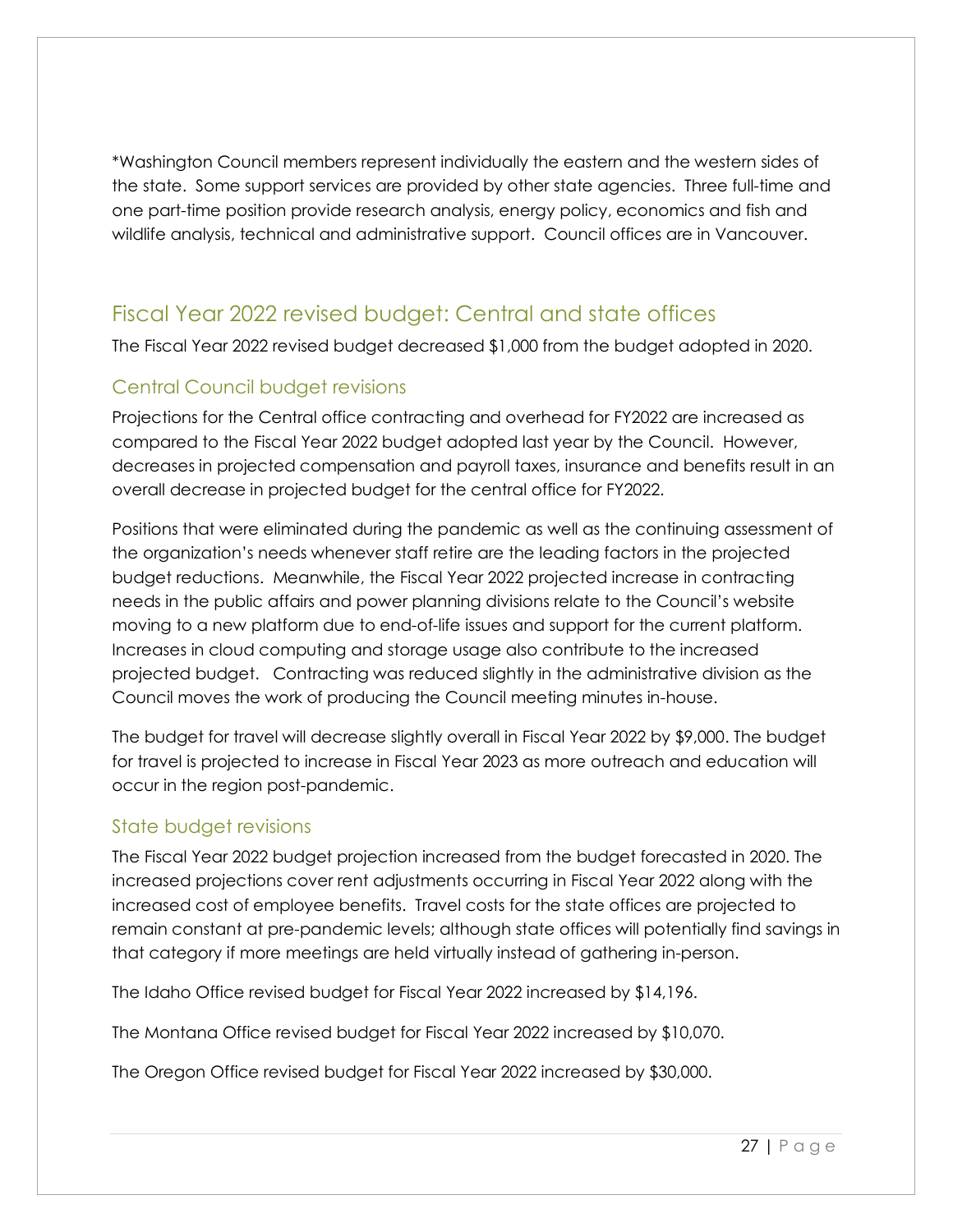The Washington Office revised budget for Fiscal Year 2022 increased by increased by \$17,371.

| Council<br><b>FY22 Budget Revisions</b><br>(000's) |                |               |               |                 |      |               |
|----------------------------------------------------|----------------|---------------|---------------|-----------------|------|---------------|
|                                                    |                | <b>BUDGET</b> |               | <b>REVISION</b> |      | <b>CHANGE</b> |
| Compensation                                       | \$             | 4,462         | \$            | 4,128           | \$   | (334)         |
| Taxes/Insurance/Benefits                           | $\mathfrak{s}$ | 2,229         | \$            | 2,063           | \$   | (166)         |
| <b>SUBTOTAL</b>                                    | \$             | 6,691         | \$            | 6,191           | \$   | (500)         |
| <b>Travel</b>                                      | \$             | 144           | \$            | 135             | \$   | (9)           |
| Contracting                                        | \$             | 472           | \$            | 807             | \$   | 335           |
| <b>Other Operating Expenses</b>                    | $\frac{1}{2}$  | 1,163         | \$            | 1,265           | \$   | 102           |
| <b>SUBTOTAL</b>                                    | \$             | 8,470         | \$            | 8,398           | \$   | (72)          |
| Idaho                                              | \$             | 896           | \$            | 910             | \$   | 14            |
| Montana                                            | \$             | 897           | \$            | 907             | \$\$ | 10            |
| Oregon                                             | \$             | 824           | $\frac{6}{3}$ | 854             |      | 30            |
| Washington                                         | \$             | 856           |               | 873             |      | 17            |
| <b>Total States</b>                                | $\frac{1}{2}$  | 3,472         | \$            | 3,543           | \$   | 71            |
| <b>TOTAL</b>                                       | \$             | 11,942        | \$            | 11,941          | \$   | (1)           |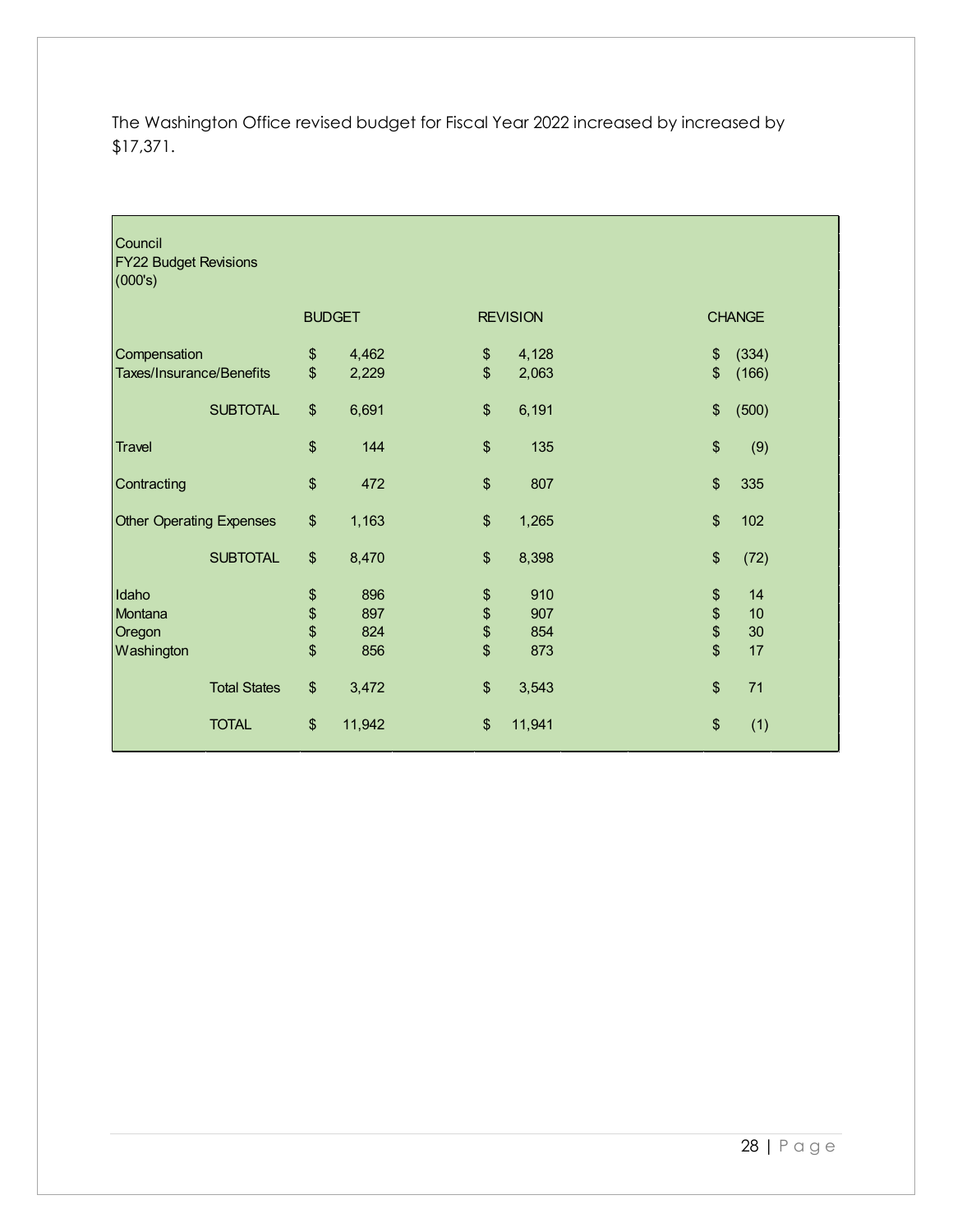## Appendix. Fiscal Year 2023 budget: Council showing

#### The Northwest Power Act

Section 4(c)(10)(A) of the Northwest Power Act directs the administrator of the Bonneville Power Administration to pay the expenses the Council determines necessary or appropriate to perform its functions and responsibilities, including reimbursement to states with members on the Council. This section also establishes a funding limitation equal to 0.02 mills multiplied by the kilowatt-hours of firm power forecast to be sold by Bonneville during the year to be funded. Upon an annual showing by the Council that such limitation will not permit the Council to carry out its functions and responsibilities under the Act, the administrator may raise such limit to any amount not in excess of 0.10 mills. The literal interpretation of the word "showing" requires that the Council provide evidence that: 1) annual funding in the amount provided by the 0.02 mills of firm forecast power sales will not be adequate; and 2) explains the basis for needing additional funding. The Council's budget document is intended to provide sufficient information to meet these criteria. The organization of the budget document and the level of detail provided shows how the Council intends to use the funding provided to carry out its major responsibilities under the Act.

In Fiscal Year 2023, based upon Bonneville's preliminary estimate of firm power sales (prior to the start of the BP-22 Initial Rate Proceeding), the 0.02-mills/kwh funding level is \$2,455,061. The 0.10-mills/kwh funding limit is \$12,275,303. The funding requirement, as determined by the Council, for Fiscal Year 2023 is \$12,191,895 which is equal to 0.099 mills of forecast firm power sales based on the following Council functions and responsibilities.

#### Council functions/responsibilities

The Council's minimum responsibilities under the Act fall into six general categories:

- 1. Northwest Power Plan. Adopt and periodically amend a regional conservation and electric power plan that includes: energy conservation programs, 20-year forecasts of electric energy demands, 20-year power resource forecasts, cost-effective methods for providing regional reliability and reserves, and methods for determining quantifiable environmental costs and benefits (Sections 4(d) and 4(e) of the Act).
- 2. Columbia River Basin Fish and Wildlife Program. Develop, adopt, and periodically amend the program to protect and enhance fish and wildlife affected by the development and operation of hydroelectric projects in the Columbia River Basin. Report annually to Congress on the effectiveness of the program and how it is being implemented and assist the development of program amendments (Sections 4(h), 4(g) and 4(i)).
- 3. Public information and public involvement. Provide for the participation of the Pacific Northwest states, local governments, consumers, customers, users of the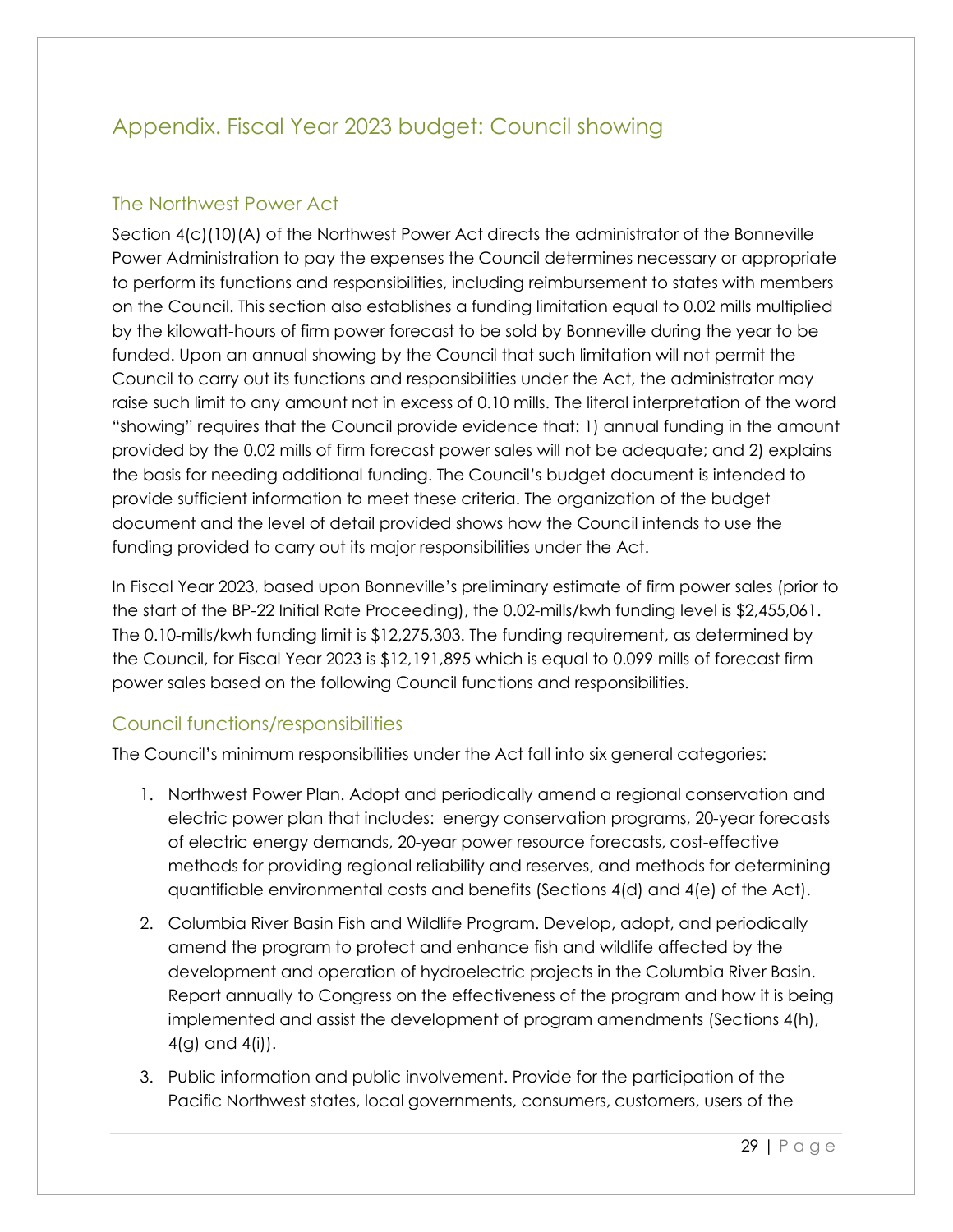Columbia River system (including federal and state fish and wildlife agencies and appropriate Indian tribes), and the public at large in planning for the Northwest's electric power and protection of Columbia River Basin fish and wildlife affected by hydropower. Develop and maintain comprehensive programs to inform the public of major regional power and fish and wildlife issues (Sections 2(3) and 4(g)).

- 4. Other responsibilities. In addition, the Council is directed to establish voluntary advisory committees it determines necessary to assist in the development, collection, and evaluation of statistical, biological, economic, social, and environmental information relevant to the Council's development and amendment of a regional conservation and electric power plan and fish and wildlife program (Section 4(c)(11) and (12)).
- 5. The Council is required to conduct public meetings throughout the region as part of its process for developing and amending the regional power plan and fish and wildlife program (Section 4(d)(1)).
- 6. Organization requirements. In addition to determining its funding requirements, the Act also requires the Council to determine its organization, practices, and procedures for carrying out its functions and responsibilities under the Act (Section 4(c)(4)). As part of its budget-development process, the Council publishes for public review and comment its organization chart, practices, procedures, and funding requirements associated with its responsibilities. Following public comment, an annual report describing the Council's activities is also published and forwarded to Congress.

#### States' participation

This portion of the Council's budget funds Council members' operation of their state offices, local public involvement efforts, and technical support to review energy and fish and wildlife issues having an impact on their states.

The states' portion of the budget for Fiscal Year 2023 is \$3,573,222 equivalent to 0.029 mills in projected firm power sales. See the States section for line item expenditure projections and a description of state Council activities.

#### Central office: Power division

The regional electric power and conservation planning responsibilities established by the Act are carried out by a centralized technical staff. The power division analyzes changing conditions and monitors implementation of the power plan. Outside contracting occurs to augment research done by other entities or to provide improved analytical capability that the Council does not possess. The Council conducts independent regional analysis by using computer modeling and analytical methods with data collected by outside sources. The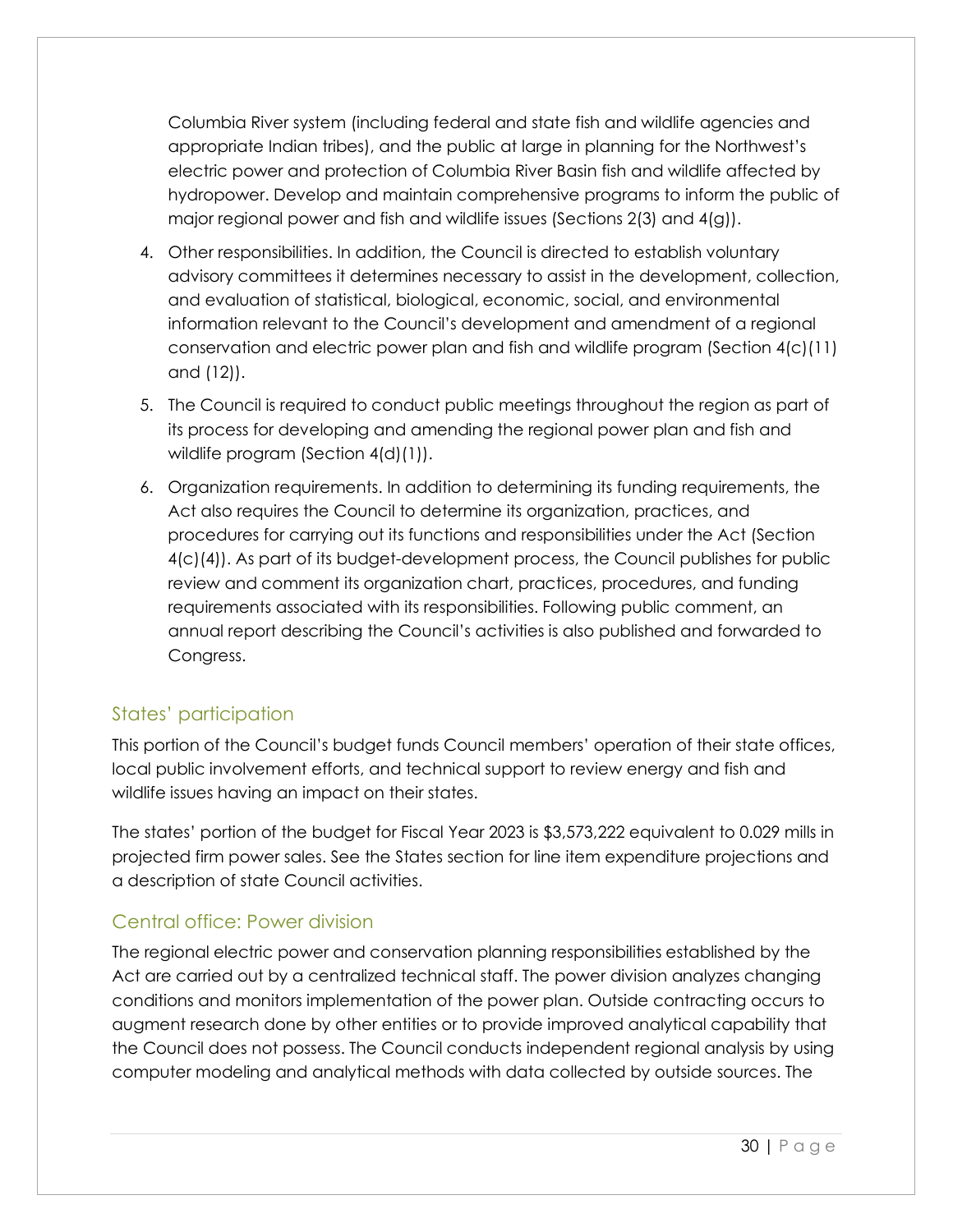Council also utilizes a variety of technical expert advisory committees in developing and implementing the regional plan.

The power planning portion of the Council's Fiscal Year 2023 budget is \$3,161,628 equivalent to 0.026 mills in firm power sales. See the power planning division section for line item expenses for power planning and a description of division activities.

#### Central office: Fish and Wildlife division

The activities necessary for implementing of the fish and wildlife program, reviewing actions of Bonneville and others to determine consistency with the program, and developing program amendments are conducted by a central staff of fish and wildlife specialists. The fish and wildlife planning efforts of the staff focus on mainstem passage and flows, system/subbasin production planning, research coordination, new hydropower development and actions by the Federal Energy Regulatory Commission, wildlife mitigation, resident fish and fish substitutions, and habitat and tributary passage. Monitoring and evaluating fish and wildlife program effectiveness and resolving barriers to implementing program measures are two of the most significant activities of the fish and wildlife division.

The fish and wildlife portion of the Council's budget for Fiscal Year 2023 is \$1,508,913, equivalent to 0.012 mills in firm power sales. See the fish and wildlife division section for line item expenditure projections and a description of division activities.

#### Central office: Public Affairs division

The Council's public affairs division develops and maintains comprehensive programs to inform and involve the public in major regional power and fish and wildlife issues. This includes consultations with Bonneville, Bonneville customers, fish and wildlife agencies, Indian tribes, and others. Public affairs staff also: 1) coordinate contacts with Congress; 2) monitor federal appropriations and budget committee actions to implement the fish and wildlife program and the energy plan; 3) provide information to congressional committees; and 4) coordinate Council testimony before House and Senate committees.

The Council maintains an extensive mailing list (more than 8,000 individuals and organizations) as a major part of its outreach efforts to inform interested parties and to solicit their participation in the Council's regional planning activities.

The Council's public outreach centers on its website and digital and print publications. They include an annual report to Congress; an annual report to the governors on Bonneville's spending to implement the fish and wildlife program; blogs on current Council issues; and the Council's public meeting agenda. The Council also provides briefings for editors/reporters, press packets, news releases, feature stories in a variety of publications and websites, and promotes the online availability of the Council's major documents. It uses social media to share news and has over 12,000 followers on Facebook and several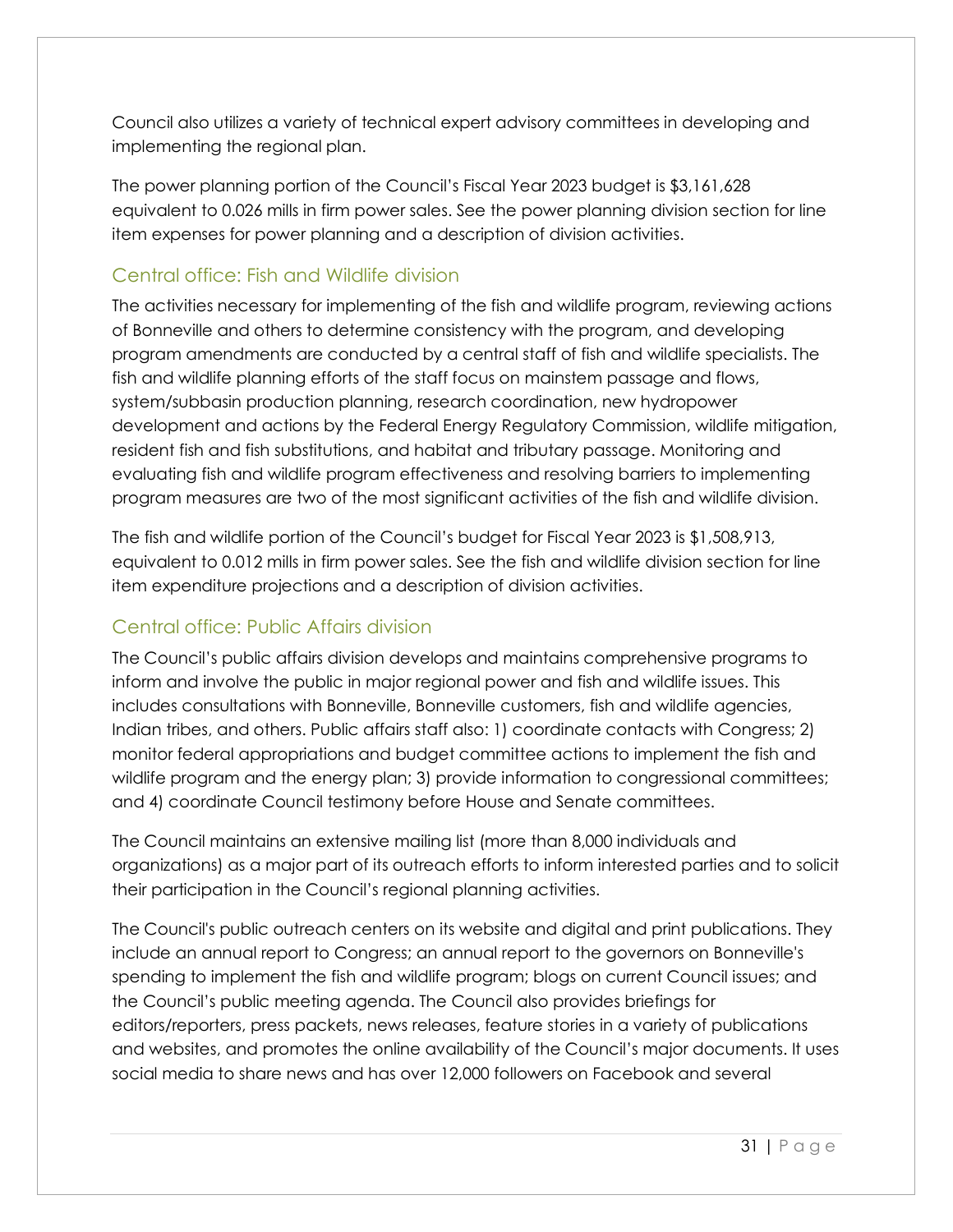thousand followers on Twitter. The Council maintains its website where agendas, summaries of issues and activities, and all major Council publications are available to the public.

The public affairs division portion of the Council budget for Fiscal Year 2023 is \$1,022,982, equivalent to 0.008 mills in firm power sales. See the public affairs division section for line item expenditure projections and program descriptions for public affairs.

#### Central office: Legal division

Legal services are provided by two attorneys who provide administrative support and general legal advice, as well as support for the power planning, fish and wildlife, and public information and involvement programs.

Legal advice and representation, as well as the development of Council rules and procedures, including the negotiation of contracts, are provided by the legal division. The division participates in scheduled revisions of the energy plan and the fish and wildlife program by providing legal counsel at public hearings and consultations with interested parties, assisting and drafting amendments, and maintaining the administrative record of Council actions and rulemakings.

The legal division serves a necessary role in helping oversee the implementation of the power plan and the fish and wildlife program by Bonneville, the U.S. Army Corps of Engineers, the Bureau of Reclamation, the Federal Energy Regulatory Commission, and other agencies and utilities. Legal representation of the Council in appeals of its plan, program, and other actions is provided, although no funding is provided for unanticipated litigation.

Administrative law support is necessary for administrative proceedings and addressing institutional legal questions, as well as ensuring that the Council adheres to the provisions of the Sunshine Act, the Freedom of Information Act, Administrative Procedures Act, government contracting practices, administrative record, and advisory committees.

The legal services portion of the Council's budget for Fiscal Year 2023 is \$488,750, equivalent to 0.004 mills of forecast firm power sales. See the legal division section for projection of line item expenditures and a description of specific activities.

#### Central office: Administrative division

The administrative division provides executive direction for all central Council operations and administrative and financial support for the Council.

The office of the executive director provides the direction for all staff work on Council programs and for program support services. Financial and administrative services are provided, including budget development, audits, contract management, accounting/payroll systems, information services and personnel administration.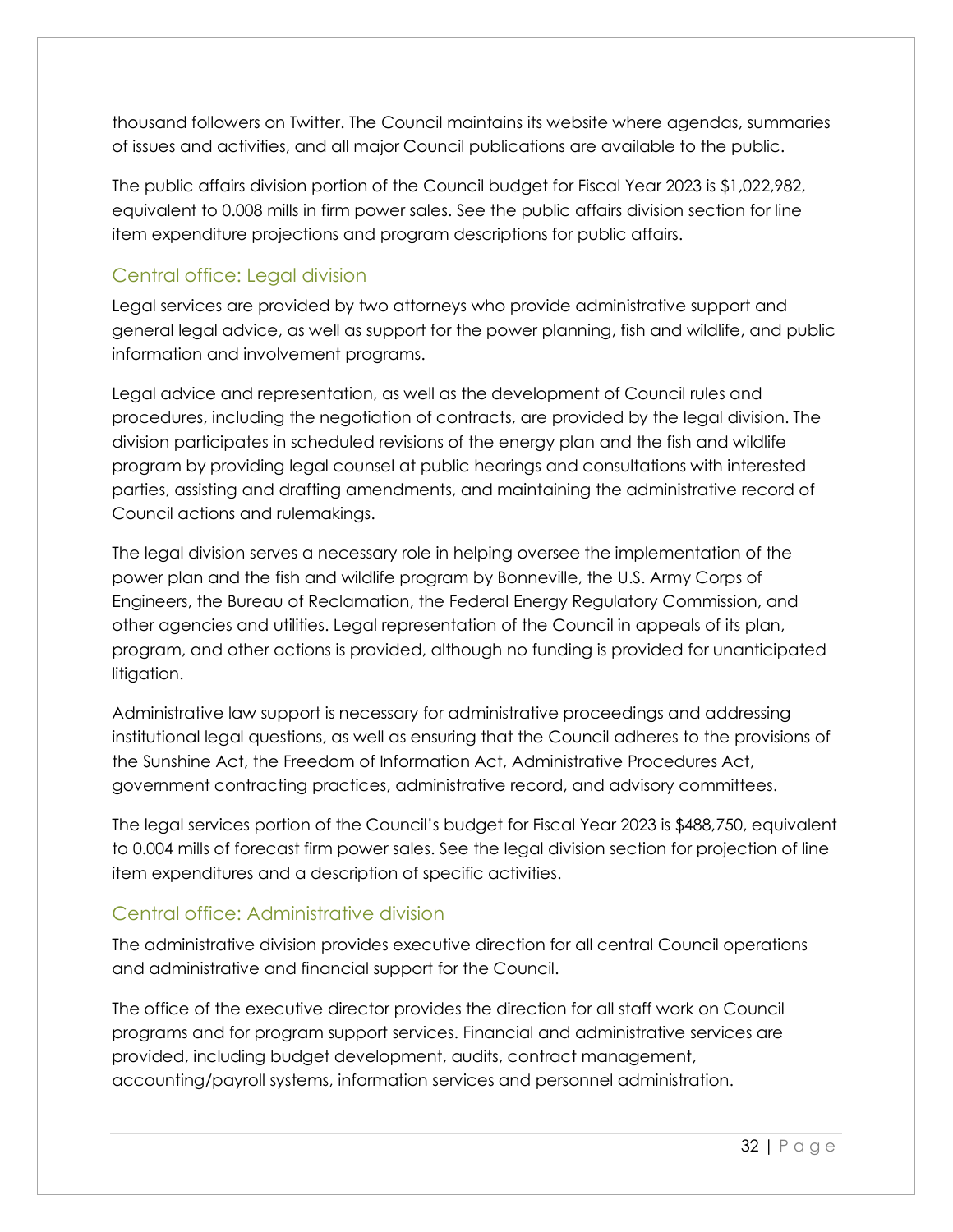The cost of management services and supplies that are applicable to all divisions are aggregated in the administrative division budget. The major expense components are office rent, information services technology and equipment, telephone system, office supplies, postage/mailing, audit fees, insurance, and computer support services.

The Council has also fostered a high degree of computer integration with its planning activities and support services incorporated into the administrative division. Computer systems and software are necessary to give the Council the capability to carry out its functions and responsibilities with minimal staffing levels and limited outside contracting. Complex computer models and extensive data bases are operated and maintained for system analysis, decision analysis, load forecasting, and statistical analysis, as well as for hydropower system, power resource and conservation data bases. Fish and wildlife planning require fish-production and fish-passage models, as well as river reach and systemproduction planning and mapping databases. The administrative division uses the Council's computer systems for maintaining administrative records requirements, word processing and for all accounting/budget tasks. The Council also has developed a computer communications network capability that allows some computer linkage with Bonneville, certain agencies and tribes, utility organizations, state Council offices, and the Internet.

The administrative division portion of the Council's budget for Fiscal Year 2023 is \$2,435,401 equivalent to 0.020 mills of firm power sales. See the administrative division section for line item expenditure projection and activity descriptions.

#### Summary

Based on this showing and the supporting detailed information contained in this budget document, the Council has determined that the 0.02 mill limitation will not allow the Council to carry out its functions and responsibilities under the Act and that the following budget expenditures proposed for Fiscal Year 2023 are necessary and appropriate.

| States Participation \$ 3,573,222 .029 mills |               |                         |                    |
|----------------------------------------------|---------------|-------------------------|--------------------|
| Central Council:                             |               |                         |                    |
| <b>Power Planning</b>                        |               | \$ 3,161,628 .026 mills |                    |
| Fish & wildlife                              | $\mathsf{\$}$ | 1,508,913 .012 mills    |                    |
| <b>Public Affairs</b>                        | $\mathsf{\$}$ | 1,022,982 .008 mills    |                    |
| Legal                                        | \$            |                         | 488,750 .004 mills |
| Administrative                               | \$            | 2,435,401 .020 mills    |                    |
| <b>TOTAL</b>                                 |               | \$12,190,895 .099 mills |                    |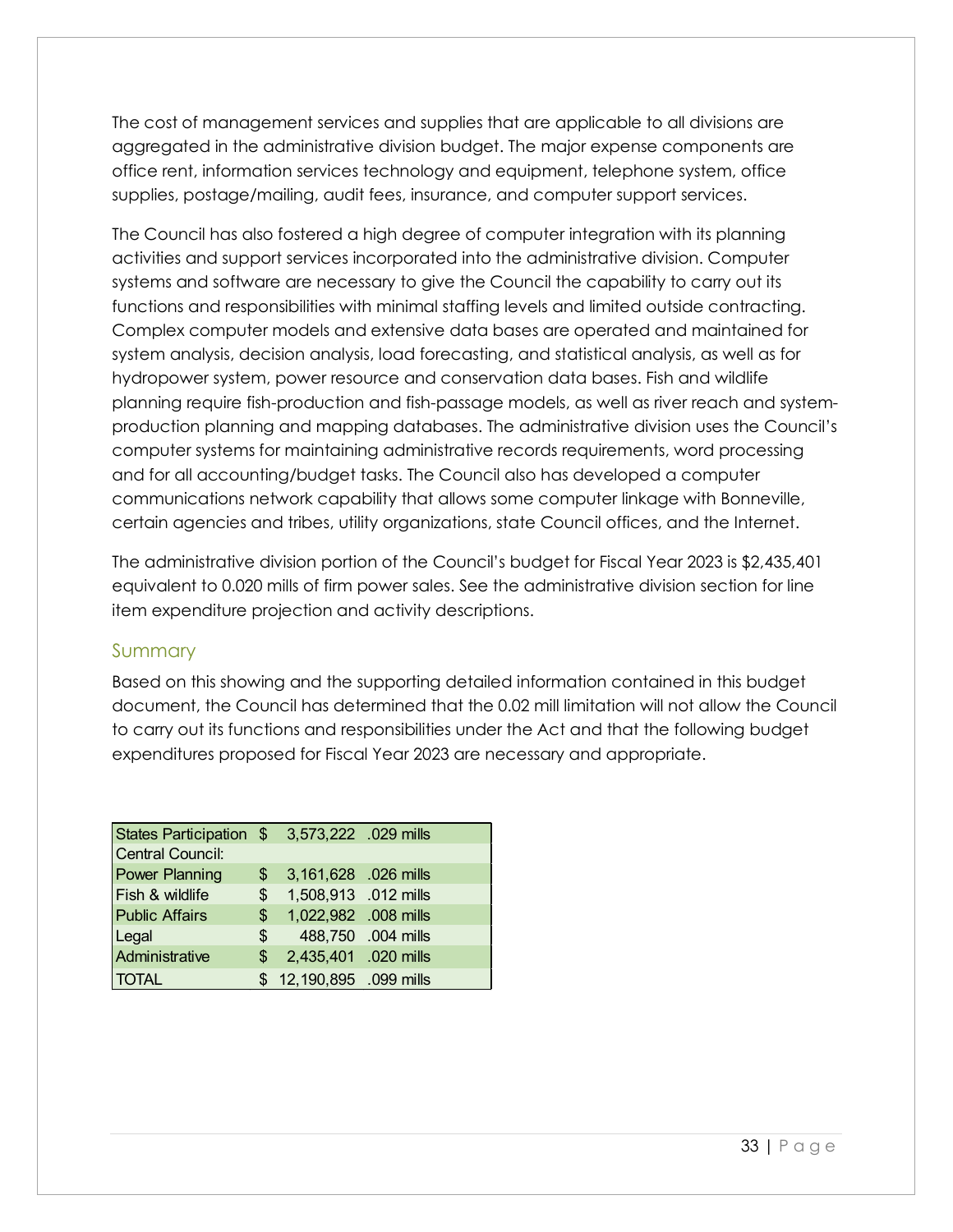